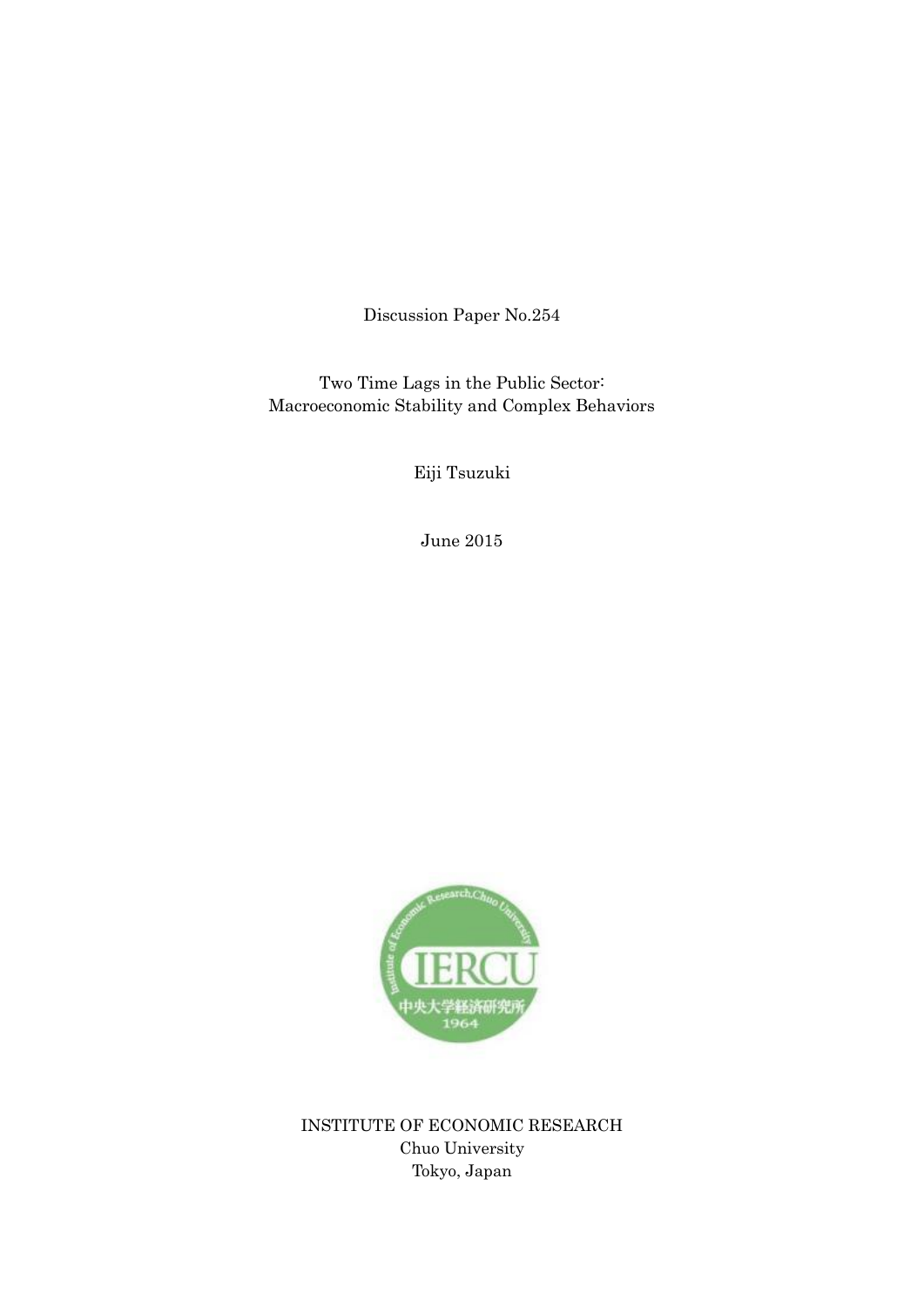# Two Time Lags in the Public Sector: Macroeconomic Stability and Complex Behaviors

Eiji Tsuzuki<sup>∗</sup>

#### Abstract

This study develops a macroeconomic model that considers two time lags in the public sector—a government expenditure lag and a tax collection lag—and examines the effects of these lags on local stability of the steady state. According to previous studies, a sufficiently large expenditure lag causes economic instability. However, we show that a tax collection lag can have a stabilizing effect on the steady state. In addition, we develop an analysis of global dynamics to demonstrate that an increase in a tax collection lag can yield complex behaviors.

JEL Classification: E12; E30; E62

Keywords: Keynesian macrodynamic model, fiscal policy lag, delay differential equations, stability analysis

# 1 Introduction

Recently, many studies have examined the effects of time lags on macroeconomic stability using traditional Keynesian models. For instance, Sportelli and Cesare (2005) introduce a tax collection lag into the dynamic IS-LM model developed by Schinasi (1981) and Sasakura (1994), which is a traditional Keynesian model, and examine the local and global dynamics of the system. The standard dynamic IS-LM model with no policy lag comprises three equations that represent the goods market, monetary market, and budget constraints of the consolidated government. These equations form an ODE (ordinary

<sup>∗</sup>Faculty of Economics, Chiba Keizai University, Chiba, Japan; Tel.: +81-43-253-9745; Fax: +81-43- 254-6600; E-mail: tsuzukie5@gmail.com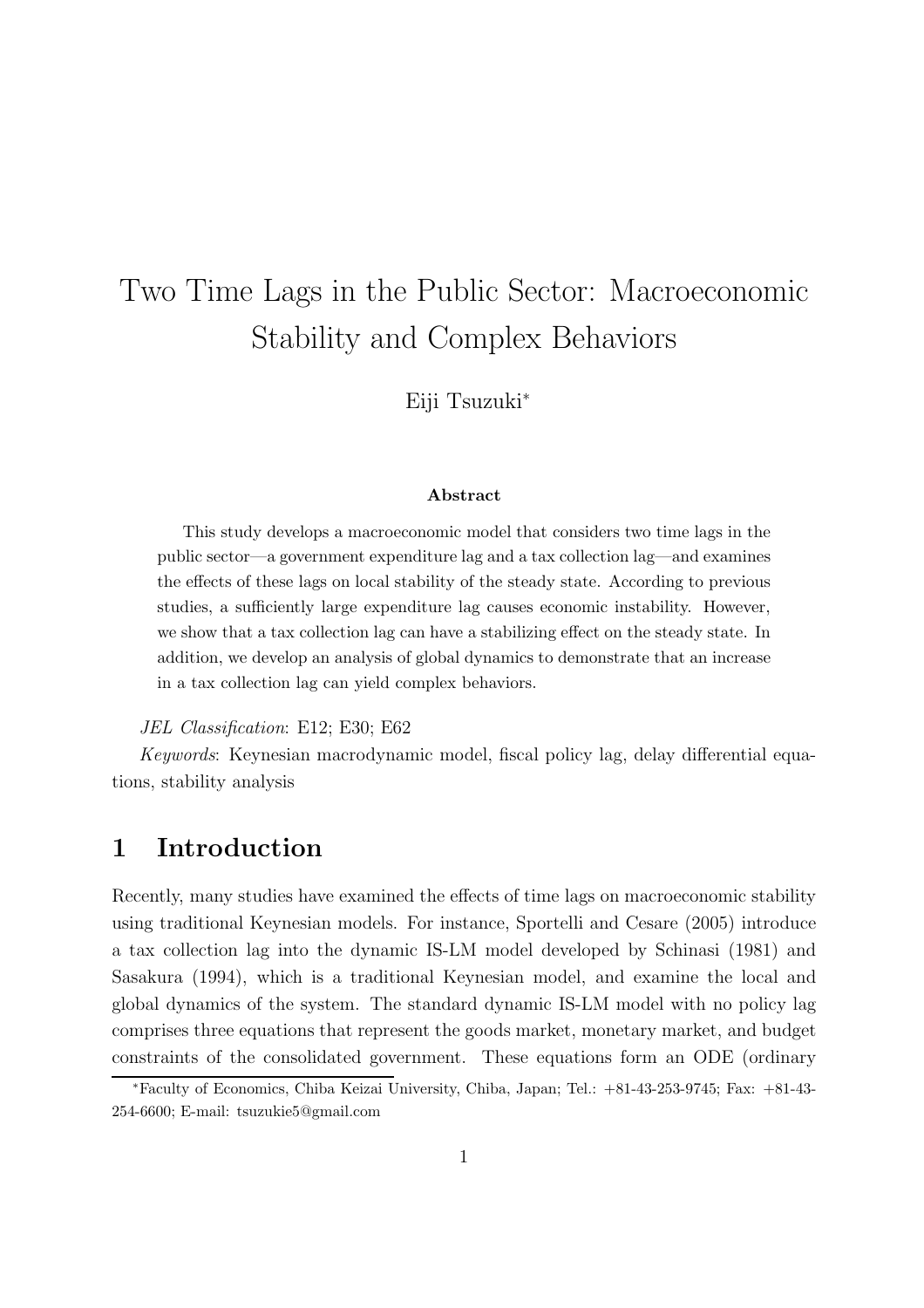differential equations) system. The introduction of a time lag transforms this system from an ODE to a DDE (delay differential equations) system.<sup>1</sup>

Generally, models with a time lag can be categorized into two types: fixed lag model and distributed lag model. Fanti and Manfredi (2007) develop a dynamic IS-LM model with a distributed tax collection lag, whereas Sportelli and Cesare (2005) analyze the case of a fixed lag. Both these studies demonstrate that a time lag evidently causes complex behaviors, including chaos, and that a traditional fiscal policy is likely to be ineffective. Moreover, Matsumoto and Szidarovszky (2013) compare the case of a fixed lag with that of a distributed lag in tax collections. They demonstrate that a larger stable region can be established in the case of a fixed lag compared with a distributed lag.

Another type of traditional Keynesian macrodynamic model that incorporates a capital accumulation equation in place of the disequilibrium adjustment function of the monetary market, which is often termed the Kaldorian model, has been proposed. This model originated from Kaldor (1940) and its primary characteristic is found in the assumption of an S-shaped configuration of the investment function. Chang and Smyth (1971) reconstruct the Kaldorian model to form an ODE system. Asada and Yoshida (2001) introduce a fixed government expenditure lag into the model proposed by Chang and Smyth (1971) and show that an increase in the responsiveness of a fiscal policy could lead to economic instability.

Further, Gabisch and Lorenz (1989) propose a hybrid model of the standard dynamic IS-LM model and the Kaldorian model, which involves both functions of capital accumulation and disequilibrium adjustment in the monetary market. Cai  $(2005)$  and Neamtu, Opris, and Chilarescu (2007) introduce a fixed capital accumulation lag and a fixed tax collection lag, respectively, into this hybrid model and comprehensively discuss the occurrence of a Hopf bifurcation.

Moreover, Zhou and Li (2009) and Sportelli, Cesare, and Binetti (2014) propose macrodynamic models with two fixed time lags. Zhou and Li (2009) develop Cai's (2005) model to include two capital accumulation lags. In addition, Sportelli, Cesare, and Binetti (2014) present a dynamic IS-LM model with two time lags in the public sector: a government expenditure lag and a tax collection lag. These studies demonstrate that the steady states fluctuate between stability and instability as a certain lag increases.

<sup>&</sup>lt;sup>1</sup>Schinasi (1981) does not consider disequilibrium of the monetary market. Sasakura (1994) develops Schinasi's (1981) model by introducing a disequilibrium adjustment function of the monetary market. Sasakura's (1994) model is now used as a benchmark of the dynamic IS-LM model.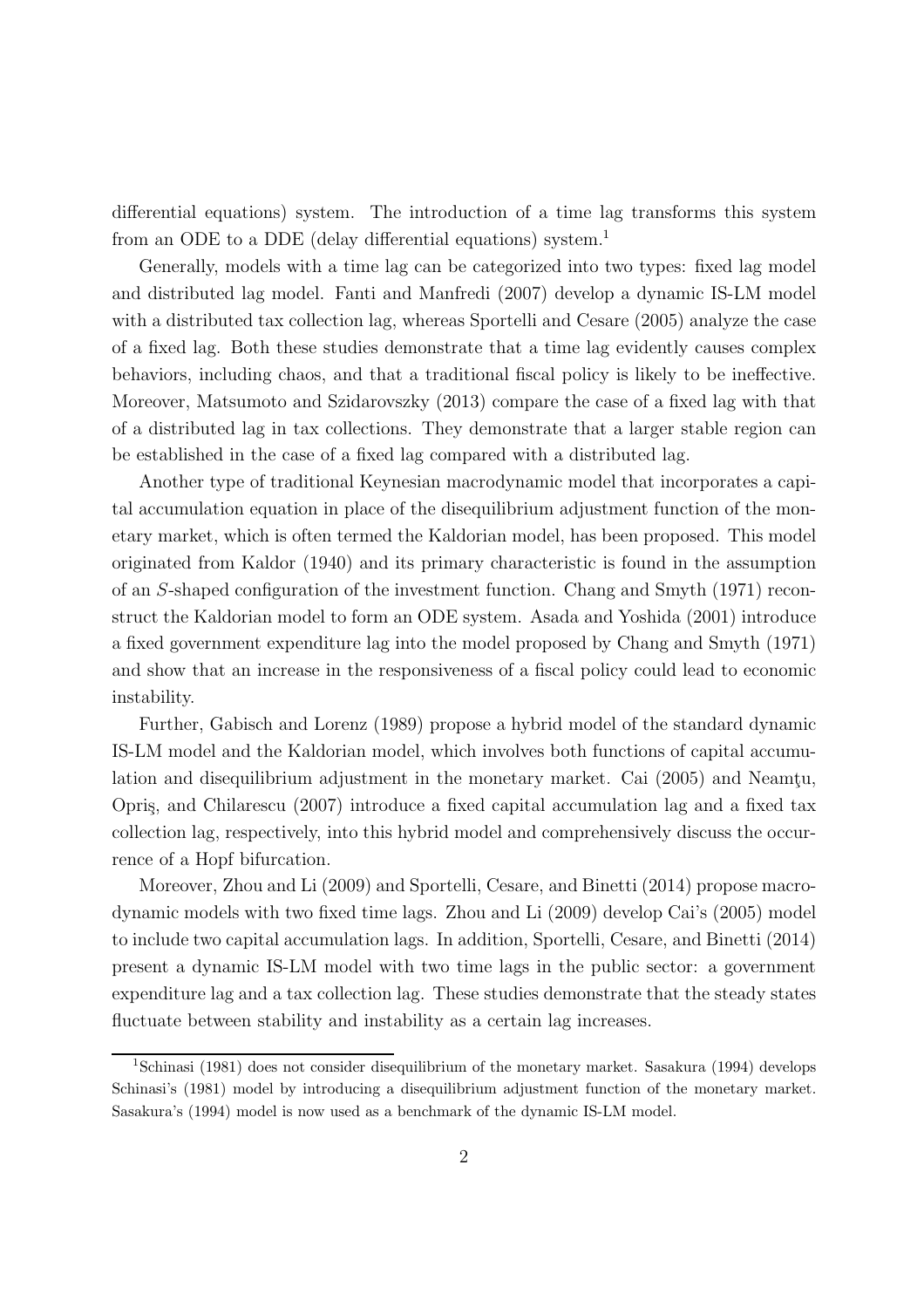Unlike in Sportelli, Cesare, and Binetti (2014), this study uses the Kaldorian macrodynamic model to investigate the interaction of two time lags in the public sector. Therefore, our model can be considered as introducing a tax collection lag into Asada and Yoshida's (2001) model. We examine two cases where a fiscal policy is active and where it is passive. An active fiscal policy strongly responds to the national income, whereas a passive fiscal policy is less responsive to the national income. In addition, we perform a stability analysis employing a mathematical method developed by Gu, Niculescu, and Chen (2005). This method enables us to present an exact figure of a stability crossing curve—a curve that separates stable and unstable regions on a parameter plane. Few studies have employed this method for economic analysis.<sup>2</sup>

This study proceeds as follows: Section 2 presents a dynamic system that represents a model economy. Section 3 examines the local dynamics around the steady state. Subsequently, Section 4 examines the global dynamics. Section 5 presents our conclusion.

<sup>2</sup>We shall refer other Keynesian macrodynamic models that consider a time lag as follows. The time-tobuild model developed by Kalecki (1935) is the basis of economic models with a fixed time lag. Szydlowski (2002, 2003) develops this model into models with economic growth. Moreover, Yoshida and Asada (2007) examine the effects of a lag in government expenditure (where they examine both distributed and fixed lags) using the so-called Keynes–Goodwin model. Further, Asada and Matsumoto (2014) introduce a distributed lag of monetary policy implementation into the Keynesian equilibrium model proposed by Asada (2010). Asada's (2010) model comprises a monetary policy rule and an expectation adjustment function. A fixed lag version of this model is proposed by Tsuduki (2015). Furthermore, Matsumoto and Szidarovszky (2014) develop a nonlinear multiplier-accelerator model with investment and consumption lags. Finally, Bellman and Cooke (1963) provide a helpful introductory textbook of delay differential equations (i.e., differential-difference equations).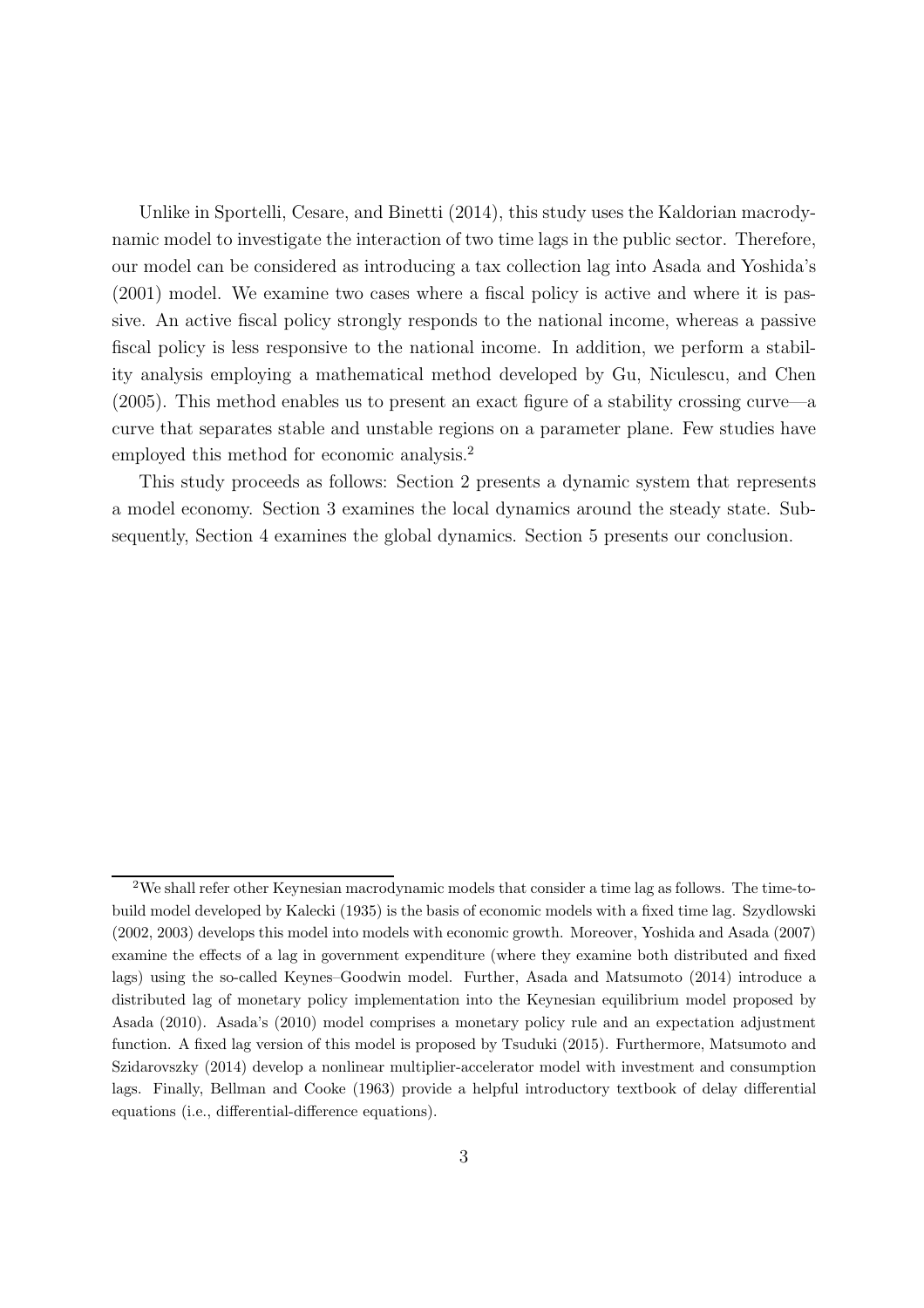# 2 The model

### 2.1 Dynamic system

The model economy comprises the following equations:

$$
\dot{Y}(t) = \alpha [C(t) + I(t) + G(t) - Y(t)]; \ \alpha > 0, \tag{1}
$$

$$
C(t) = c[Y(t) - T(t)] + \bar{C}; \ 0 < c < 1; \ \bar{C} > 0,
$$
\n(2)

 $T(t) = \tau Y(t - \theta_2) - \bar{T}$ ;  $0 < \tau < 1$ ;  $\bar{T} \ge 0$ , (3)

$$
I(t) = I(Y(t), K(t), r(t)); I_Y > 0; I_K < 0; I_r < 0,
$$
\n(4)

$$
\dot{K}(t) = I(Y(t), K(t), r(t)),
$$
\n(5)

$$
G(t) = \beta[\bar{Y} - Y(t - \theta_1)] + \bar{G}; \ \beta > 0; \ \bar{Y} > 0; \ \bar{G} > 0,
$$
\n(6)

$$
M(t)/P(t) = L(Y(t), r(t)); L_Y > 0; L_r < 0,
$$
\n(7)

$$
M(t) = \gamma[\bar{Y} - Y(t)] + \bar{M}; \ \gamma > 0; \ \bar{M} > 0,
$$
\n(8)

$$
P(t) = P(Y(t)); \ P_Y > 0,
$$
\n(9)

where  $Y =$  real national income (output);  $C =$  real private consumption;  $I =$  real private investment;  $G = \text{real government expenditure}; T = \text{real income tax}; K = \text{real capital}$ stock;  $M =$  nominal money supply;  $P =$  price level;  $r =$  nominal interest rate;  $\alpha =$ adjustment speed of the goods market;  $c =$  marginal propensity to consume;  $\overline{C} =$  base consumption;  $\tau$  = marginal tax rate;  $\bar{T}$  = real subsidy;  $\beta$  = responsiveness of government expenditure to national income (i.e., activeness level of the fiscal policy);  $\overline{Y} =$  target level of real national income;  $\bar{G}$  = target level of real government expenditure;  $\gamma$  = responsiveness of nominal money supply to national income (i.e., activeness level of the monetary policy);  $\overline{M}$  = target level of nominal money supply;  $t =$  time;  $\theta_1$  = government expenditure lag; and  $\theta_2 = \text{tax collection lag.}$ 

Equations (1) and (2) represent a disequilibrium adjustment function of the goods market and a consumption function, respectively. Equation (3) is a tax collection function that represents income tax T as a function of past national income  $Y(t - \theta_2)$ . It may be more general to formulate  $T$  as a function not only of a past income but also of the present income denoted by  $Y(t)$ . However, this change does not affect the nature of our argument; hence, we simply assume that T is a function only of  $Y(t - \theta_2)$ . Equations (4) and (5) represent an investment function and a capital accumulation function, respectively. For simplicity, we assume that capital depreciation does not exist. Equation (6) represents a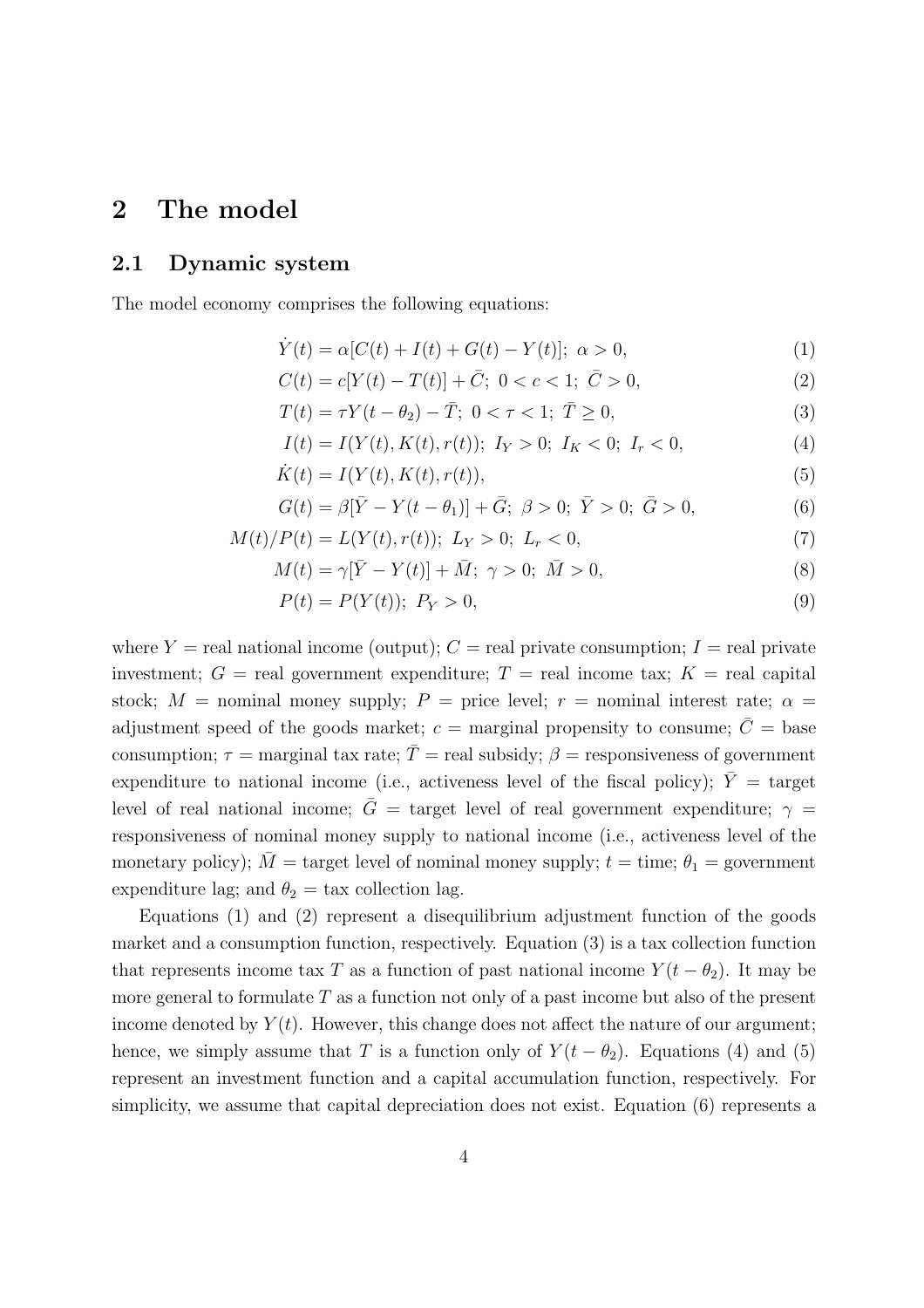fiscal policy reaction function with a government expenditure lag. Equation (7) represents the monetary market equilibrium condition, where the left-hand side denotes real money balance and the right-hand side denotes a demand function for money. In this study, we ensure that the adjustment of the monetary market is rapid, and therefore, the balance of demand and supply of this market is always maintained. Equation (8) represents a monetary policy reaction function. Finally, Equation (9) represents an aggregate supply function, by which the price level is determined.

In the case of no tax collection lag (i.e.,  $\theta_2 = 0$ ), the system compounded from Equations (1)–(9) essentially becomes similar to that of Asada and Yoshida (2001). However, the existence of a positive  $\theta_2$  significantly complicates the dynamic property of the system, thereby resulting in a major change in the economic implication of time lags.

### 2.2 Summarizing the equations

In this section, we summarize Equations  $(1)$ – $(9)$  in a two-dimensional dynamic system. Substituting Equations  $(8)$  and  $(9)$  into Equation  $(7)$  and solving for r, we obtain

$$
r(t) = r(Y(t)),\tag{10}
$$

where  $r_Y = -(\gamma P + P_Y M + P^2 L_Y)/P^2 L_r > 0.$ 

Substituting Equation (3) into Equation (2) and substituting Equation (10) into Equation (4), we obtain

$$
C(t) = cY(t) - c\tau Y(t - \theta_2) + \bar{C} + c\bar{T},\tag{11}
$$

$$
I(t) = I(Y(t), K(t), r(Y(t))).
$$
\n(12)

Finally, substituting Equations  $(6)$ ,  $(11)$ , and  $(12)$  into Equation  $(1)$  and substituting Equation (12) into Equation (5) yields the following system of differential equations with two time lags:

$$
\dot{Y}(t) = \alpha [I(Y(t), K(t), r(Y(t))) - (1 - c)Y(t) - \beta Y(t - \theta_1) - c\tau Y(t - \theta_2) \n+ \bar{C} + c\bar{T} + \beta \bar{Y} + \bar{G}],
$$
\n
$$
\dot{K}(t) = I(Y(t), K(t), r(Y(t))).
$$
\n(13)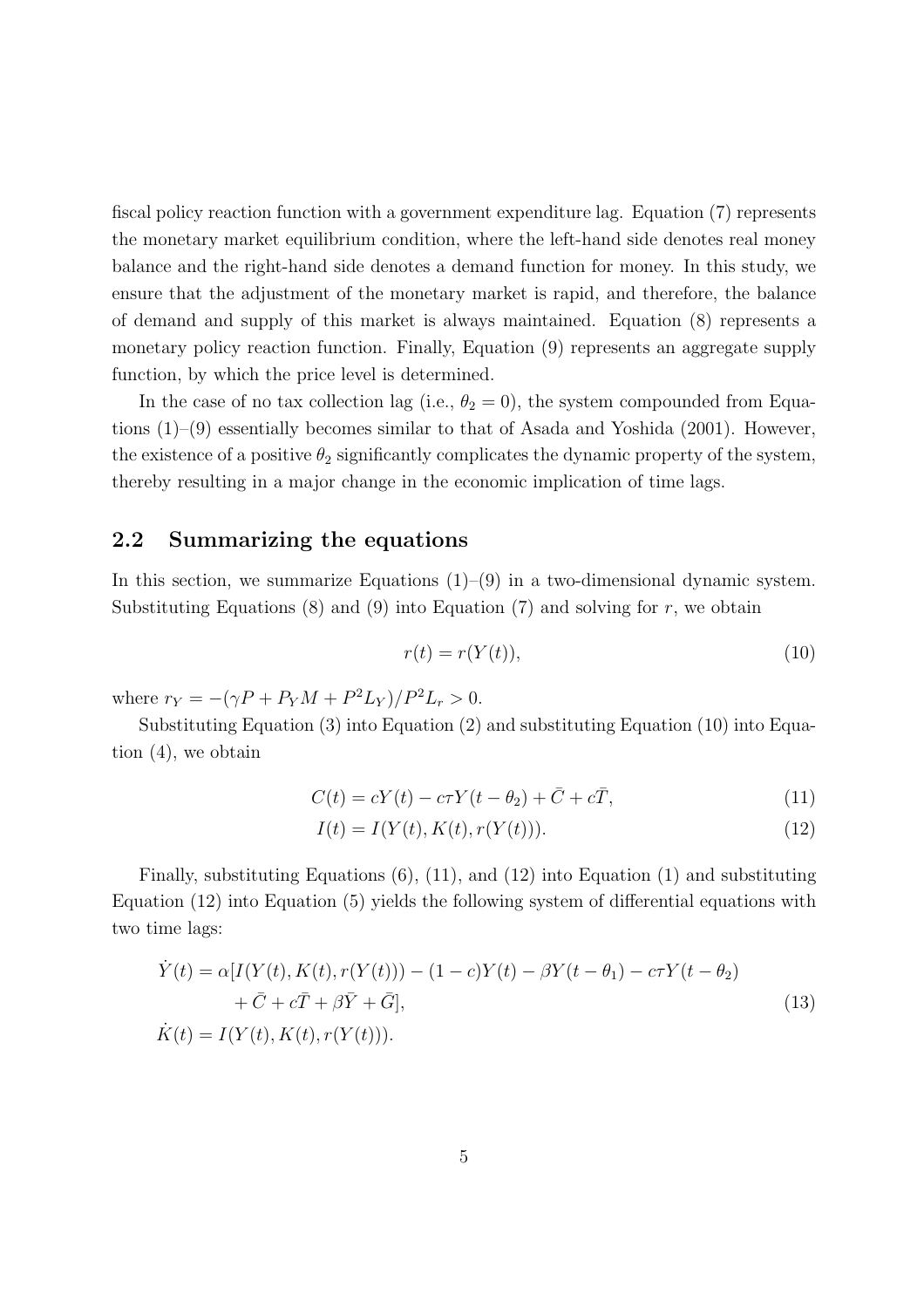#### 2.3 Linearization

To analyze the local dynamics of System (13), we linearize the system around the steady state  $(Y^*, K^*)$  and obtain

$$
\dot{\hat{Y}}(t) = \alpha [\{A_1 - (1 - c)\} \hat{Y}(t) - \beta \hat{Y}(t - \theta_1) - c\tau \hat{Y}(t - \theta_2) + I_K \hat{K}(t)],
$$
\n
$$
\dot{\hat{K}}(t) = A_1 \hat{Y}(t) + I_K \hat{K}(t),
$$
\n(14)

where  $\hat{Y}(t) = Y(t) - Y^*$ ,  $\hat{K}(t) = K(t) - K^*$ , and  $A_1 = I_Y + I_r r_Y$ . By necessity, the coefficients of these equations are evaluated at the steady state.

Assuming the exponential functions  $\hat{Y}(t) = C_1 e^{\lambda t}$  and  $\hat{K}(t) = C_2 e^{\lambda t}$  (where  $C_1$  and  $C_2$  are arbitrary constants, and  $\lambda$  denotes the eigenvalue) as the solutions of the above system and substituting these into System (14), we obtain

$$
\begin{bmatrix}\n\lambda - \alpha \{A_1 - (1 - c)\} + \alpha \beta e^{-\theta_1 \lambda} + \alpha c \tau e^{-\theta_2 \lambda} & -\alpha I_K \\
-A_1 & \lambda - I_K\n\end{bmatrix}\n\begin{bmatrix}\n\hat{Y}(t) \\
\hat{K}(t)\n\end{bmatrix} =\n\begin{bmatrix}\n0 \\
0\n\end{bmatrix}.
$$

For non-trivial solutions to exist for this system, the determinant of the left-hand side matrix, denoted by  $\Delta(\lambda)$ , must equal zero; i.e.,

$$
\Delta(\lambda) = \lambda^2 - [I_K + \alpha \{A_1 - (1 - c)\}] \lambda - \alpha (1 - c) I_K
$$
  
+ 
$$
\alpha \beta (\lambda - I_K) e^{-\theta_1 \lambda} + \alpha c \tau (\lambda - I_K) e^{-\theta_2 \lambda} = 0
$$
  
= 
$$
p_0(\lambda) + p_1(\lambda) e^{-\theta_1 \lambda} + p_2(\lambda) e^{-\theta_2 \lambda} = 0,
$$
 (15)

where

$$
p_0(\lambda) = \lambda^2 + b_1 \lambda + b_2,
$$
  
\n
$$
b_1 = -[I_K + \alpha \{A_1 - (1 - c)\}],
$$
  
\n
$$
b_2 = -\alpha (1 - c)I_K,
$$
  
\n
$$
p_1(\lambda) = \alpha \beta (\lambda - I_K),
$$
  
\n
$$
p_2(\lambda) = \alpha c \tau (\lambda - I_K).
$$

Equation (15) is a characteristic equation of System (14). The significant feature of this equation is the existence of the exponential terms  $(e^{-\theta_1 \lambda} \text{ and } e^{-\theta_2 \lambda}).$ 

First, we examine the case with no time lags. When  $\theta_1 = \theta_2 = 0$ , Equation (15) can be rewritten as follows:

$$
\Delta(\lambda) = \lambda^2 + (b_1 + \alpha(\beta + c\tau))\lambda + b_2 - \alpha I_K(\beta + c\tau) = 0,
$$
\n(16)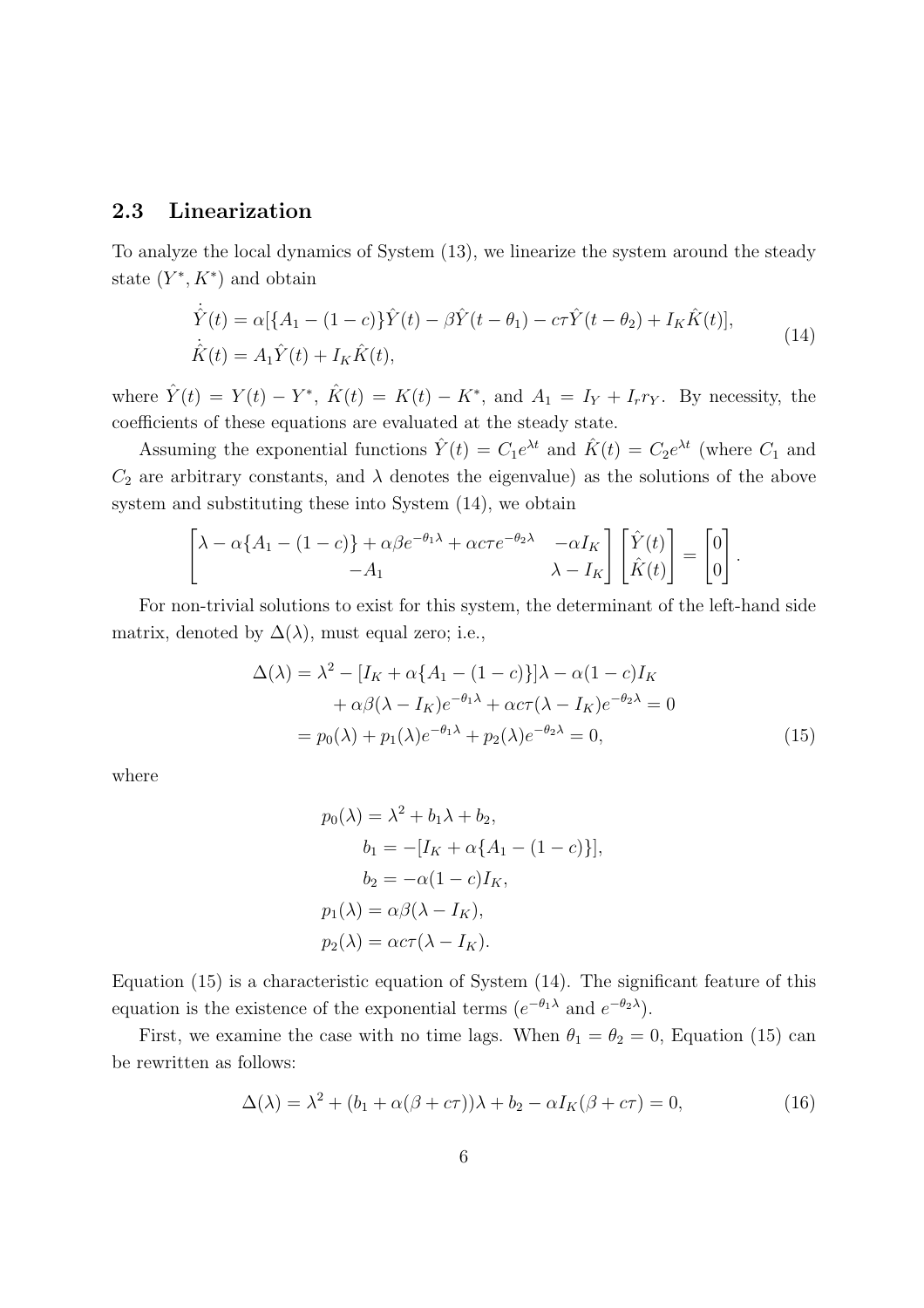which is an ordinary quadratic equation of  $\lambda$ .

Thus, we can state that if  $b_1 + \alpha(\beta + c\tau) > 0$  (i.e., the coefficient of  $\lambda$  from Equation 16 is positive), the real parts of the roots of Equation (16) are negative.<sup>3</sup> In contrast, if  $b_1+\alpha(\beta+c\tau) < 0$ , then the real parts of the roots are positive. Therefore, if  $b_1+\alpha(\beta+c\tau) > 0$ 0, the steady state is locally stable, and if  $b_1 + \alpha(\beta + c\tau) < 0$ , it is unstable.

In the discussion below, we assume the following condition:

Assumption 2.1  $b_1 + \alpha(\beta + c\tau) > 0$ .

This assumption implies that if a lag does not exist in the public sector, an economy is stable. Under this assumption, we analyze the effects of the lags  $(\theta_1, \theta_2)$  on local stability.

### 3 Local dynamics

The following analysis is performed based on the technique developed by Gu, Niculescu, and Chen (2005).

### 3.1 Preconditions

First, to apply the technique of Gu, Niculescu, and Chen (2005), some preconditions should be checked. According to their study, Equation (15) should satisfy the following conditions:

- (I) deg $(p_0(\lambda)) \ge \max\{\deg(p_1(\lambda)), \deg(p_2(\lambda))\};$
- $(II) \Delta(0) \neq 0;$
- (III) a solution common to all three polynomials  $p_0(\lambda) = 0$ ,  $p_1(\lambda) = 0$ , and  $p_2(\lambda) = 0$ does not exist;
- $\text{(IV)} \lim_{\lambda \to \infty} (|p_1(\lambda)/p_0(\lambda)| + |p_2(\lambda)/p_0(\lambda)|) < 1.$

In our system, Condition (I) is satisfied by  $2 > max\{1, 1\}$ . Condition (II) is also satisfied by  $\Delta(0) = \alpha I_K[-(1 - c) - \beta - c\tau] > 0$ . Concerning Condition (III), we can check as follows: substituting  $I_K$  into  $p_1(\lambda)$  and  $p_2(\lambda)$ , we obtain  $p_1(I_K) = p_2(I_K) = 0$ .

<sup>&</sup>lt;sup>3</sup>See Chapter 18 in Gandolfo (2010) for details of the relationship between the roots and coefficients of a quadric equation.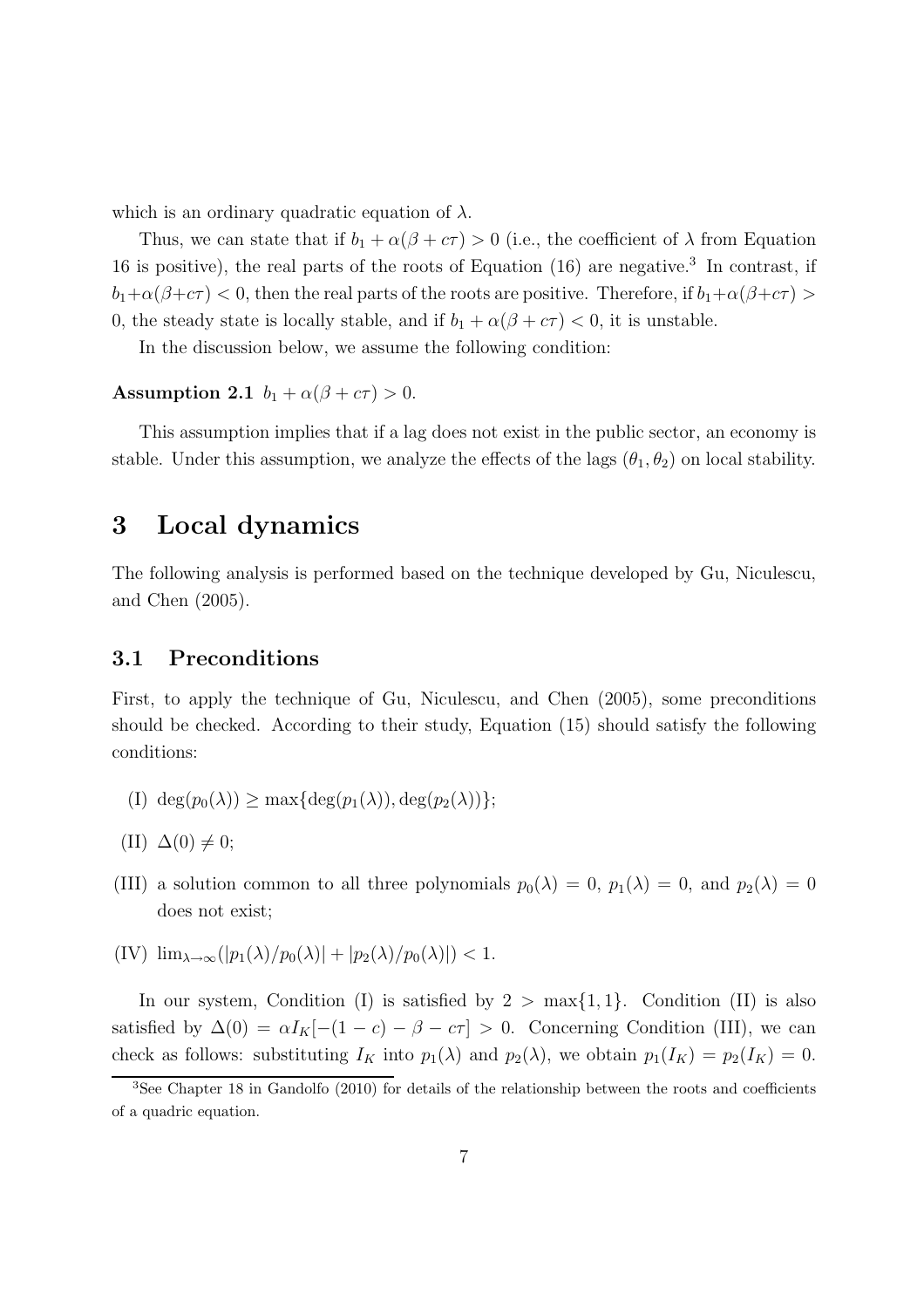However,  $p_0(I_K) = -\alpha A_1 I_K \neq 0$ . Hence, Condition (III) is satisfied. Finally, Condition (IV) is satisfied by  $\lim_{\lambda \to \infty} (|p_1(\lambda)/p_0(\lambda)| + |p_2(\lambda)/p_0(\lambda)|) = 0.$ 

Now, we examine the effects of lags  $(\theta_1, \theta_2)$  on the stability of the steady state. The analysis proceeds as follows:

- (1) We characterize the points at which the local dynamics can change, i.e., the points at which the pure imaginary roots appear.<sup>4</sup> These points are referred to as the crossing points.
- (2) We depict the sets of the crossing points (which we refer to as the crossing curves) on the  $\theta_1$ - $\theta_2$  plane by using numerical simulation.
- (3) We reveal the directions of changes in the signs of the real parts that occur when lags  $(\theta_1, \theta_2)$  cross the crossing curves.

### 3.2 Crossing points

Dividing Equation (15) by  $p_0(\lambda)$ , we obtain

$$
1 + a_1(\lambda)e^{-\theta_1\lambda} + a_2(\lambda)e^{-\theta_2\lambda} = 0,
$$
\n(17)

where

$$
a_1(\lambda) = \frac{p_1(\lambda)}{p_0(\lambda)} = \frac{\alpha \beta(\lambda - I_K)}{\lambda^2 + b_1 \lambda + b_2},
$$
\n(18)

$$
a_2(\lambda) = \frac{p_2(\lambda)}{p_0(\lambda)} = \frac{\alpha c \tau(\lambda - I_K)}{\lambda^2 + b_1 \lambda + b_2}.
$$
\n(19)

Moreover, we denote a pure imaginary root as  $\lambda = vi$  (where  $v =$  imaginary part  $\neq 0$ and  $i = \sqrt{-1}$ . Then, the values of v that satisfy Equation (17) can be characterized by the following lemma:

**Lemma 3.1 (Gu, Niculescu, and Chen 2005, Proposition 3.1)** For each  $v$  satisfying  $p_0(v_i) \neq 0$ ,  $\lambda = vi$  is a solution of  $\Delta(\lambda) = 0$  for some  $(\theta_1, \theta_2) \in \mathbb{R}^2_+$  if and only if

$$
|a_1(iv)| + |a_2(iv)| \ge 1,
$$
\n(20)

$$
-1 \le |a_1(iv)| - |a_2(iv)| \le 1. \tag{21}
$$

<sup>&</sup>lt;sup>4</sup>It is ensured from precondition (III) that a zero real root cannot be a root.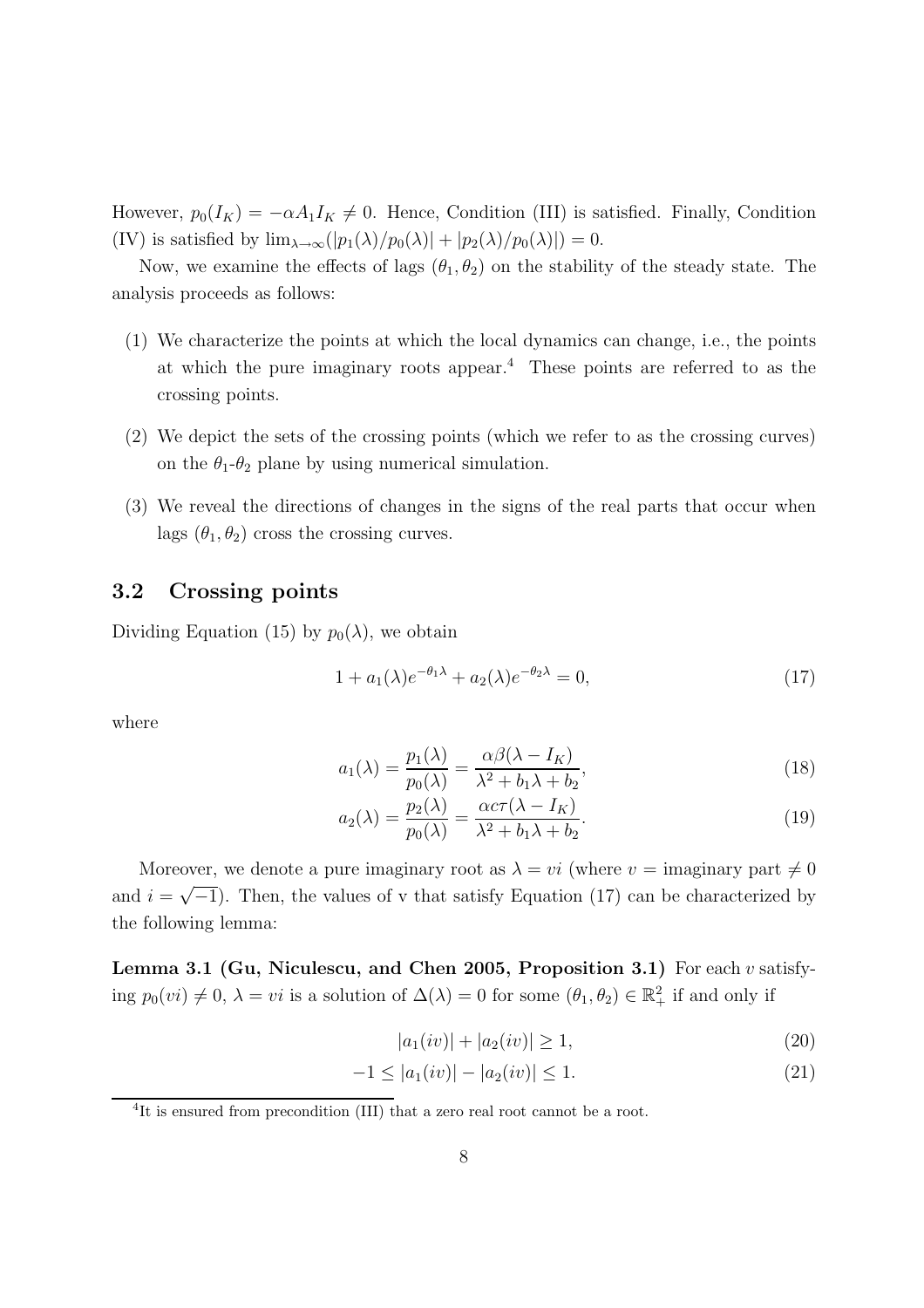We denote the set of  $v > 0$  that satisfy conditions (20) and (21) as  $\Omega$ , which is termed as the crossing set.<sup>5</sup> For any given  $v \in \Omega$ , the sets  $(\theta_1, \theta_2)$  satisfying Equation (17) (each of which corresponds to a crossing point) must satisfy the following relationships (Figure 1).

$$
\mp \delta_1 = \arg(a_1(iv)e^{-iv\theta_1}) + 2m\pi; \quad m = 0, 1, 2, \cdots,
$$
\n(22)

$$
\pm \delta_2 = \arg(a_2(iv)e^{-iv\theta_2}) + 2n\pi; \quad n = 0, 1, 2, \cdots,
$$
\n(23)

where  $\delta_1, \delta_2 \in [0, \pi]$ .



Figure 1: Triangle formed by 1,  $|a_1(iv)|$ , and  $|a_2(iv)|$  on the complex plane

Incidentally, on the complex plane, a multiplication of amplitudes becomes a sum of parts; therefore, we obtain

$$
\arg(a_1(iv)e^{-iv\theta_1}) = \arg(a_1(iv)) - v\theta_1,
$$
\n(24)

$$
\arg(a_2(iv)e^{-iv\theta_2}) = \arg(a_2(iv)) - v\theta_2.
$$
\n(25)

Figure 1 also demonstrates that the following relationships hold:

$$
\arg(a_1(iv)) = \tan^{-1}\left(\frac{\text{Im}(a_1(iv))}{\text{Re}(a_1(iv))}\right),\tag{26}
$$

$$
\arg(a_2(iv)) = \tan^{-1}\left(\frac{\text{Im}(a_2(iv))}{\text{Re}(a_2(iv))}\right).
$$
 (27)

<sup>&</sup>lt;sup>5</sup>Pure imaginary roots are always conjugated. Therefore, we can assume  $v > 0$  without a loss of generality.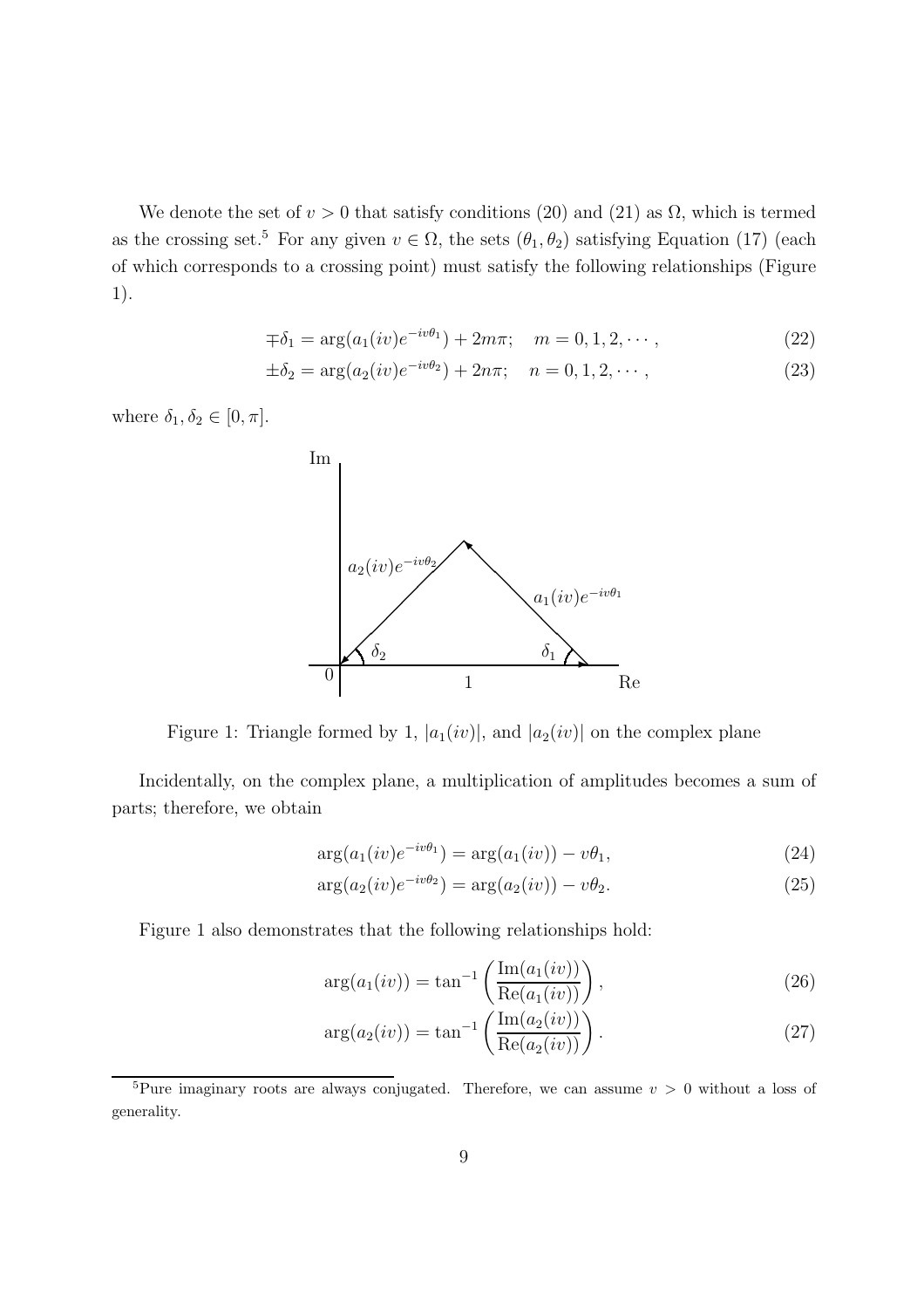Moreover, after some manipulation, Equations (18) and (19) derive the following expression:

$$
\frac{\text{Im}(a_1(iv))}{\text{Re}(a_1(iv))} = \frac{\text{Im}(a_2(iv))}{\text{Re}(a_2(iv))} = \frac{b_1 v I_K + v(b_2 - v^2)}{b_1 v^2 - I_K(b_2 - v^2)}.
$$
\n(28)

Thus, using Equations  $(24)$ – $(28)$ , Equations  $(22)$  and  $(23)$  can be rewritten as follows:

$$
\theta_1 = \frac{\tan^{-1}\left(\frac{b_1 v I_K + v(b_2 - v^2)}{b_1 v^2 - I_K(b_2 - v^2)}\right) \pm \delta_1 + 2m\pi}{v},\tag{29}
$$

$$
\theta_2 = \frac{\tan^{-1}\left(\frac{b_1 v I_K + v(b_2 - v^2)}{b_1 v^2 - I_K(b_2 - v^2)}\right) \mp \delta_2 + 2n\pi}{v},\tag{30}
$$

where the interior angles of the triangle denoted by  $\delta_1$  and  $\delta_2$  are given by the cosine theorem as follows:

$$
\delta_1 = \cos^{-1}\left(\frac{1+|a_1(iv)|^2 - |a_2(iv)|^2}{2|a_1(iv)|}\right)
$$
  
\n
$$
= \cos^{-1}\left(\frac{(b_2 - v^2)^2 + (b_1v)^2 + (\alpha\beta I_K)^2 + (\alpha\beta v)^2 - (\alpha c\tau I_K)^2 - (\alpha c\tau v)^2}{2\sqrt{(\alpha\beta I_K)^2 + (\alpha\beta v)^2}\sqrt{(b_2 - v^2)^2 + (b_1v)^2}}\right),
$$
  
\n
$$
\delta_2 = \cos^{-1}\left(\frac{1+|a_2(iv)|^2 - |a_1(iv)|^2}{2|a_2(iv)|}\right)
$$
  
\n
$$
= \cos^{-1}\left(\frac{(b_2 - v^2)^2 + (b_1v)^2 - (\alpha\beta I_K)^2 - (\alpha\beta v)^2 + (\alpha c\tau I_K)^2 + (\alpha c\tau v)^2}{2\sqrt{(\alpha c\tau I_K)^2 + (\alpha c\tau v)^2}\sqrt{(b_2 - v^2)^2 + (b_1v)^2}}\right).
$$

Equations (29) and (30) characterize the sets of the crossing points  $(\theta_1, \theta_2) \in \mathbb{R}^2_+$ . Depending on the signs of  $\delta_1$  and  $\delta_2$ , we can define two types of crossing points, denoted by  $L_1(m, n)$  and  $L_2(m, n)$ , as follows:

$$
L_1(m, n) : \begin{aligned} \theta_1 &= \frac{\tan^{-1}(\frac{b_1 v I_K + v(b_2 - v^2)}{b_1 v^2 - I_K(b_2 - v^2)}) + \delta_1 + 2m\pi}{v}, \\ \theta_2 &= \frac{\tan^{-1}(\frac{b_1 v I_K + v(b_2 - v^2)}{b_1 v^2 - I_K(b_2 - v^2)}) - \delta_2 + 2n\pi}{v}, \\ \theta_1 &= \frac{\tan^{-1}(\frac{b_1 v I_K + v(b_2 - v^2)}{b_1 v^2 - I_K(b_2 - v^2)}) - \delta_1 + 2m\pi}{v}, \\ \theta_2 &= \frac{\tan^{-1}(\frac{b_1 v I_K + v(b_2 - v^2)}{b_1 v^2 - I_K(b_2 - v^2)}) + \delta_2 + 2n\pi}{v}. \end{aligned}
$$

In the next section, based on the study of Asada and Yoshida (2001), we illustrate the examples of  $L_1(m, n)$  and  $L_2(m, n)$  by using numerical simulations.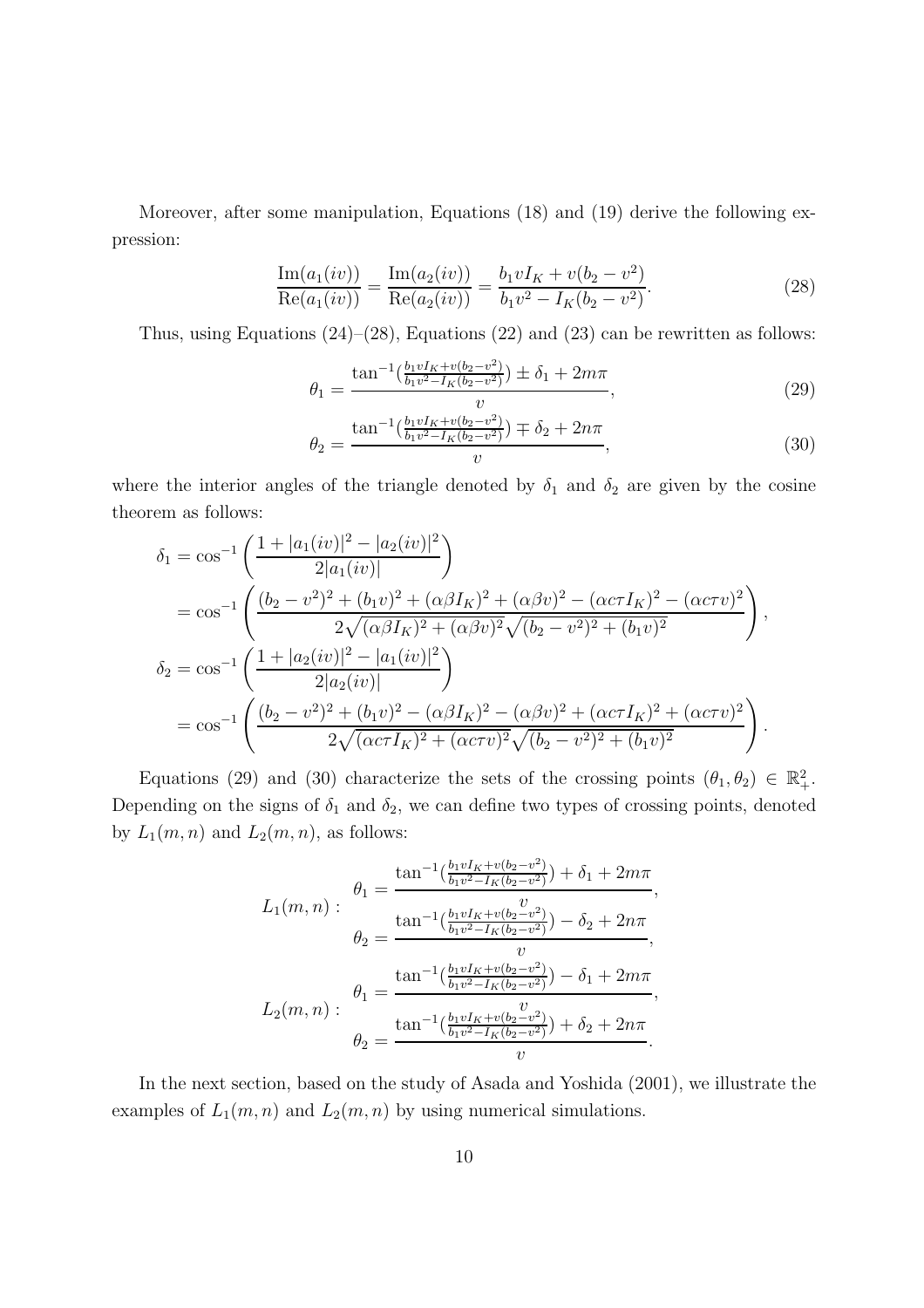### 3.3 Numerical simulations

Following Asada and Yoshida's (2001) study, we assume the investment function as follows:

$$
I(Y(t), K(t), r(Y(t))) = \frac{400}{1 + 12e^{-0.1(Y(t) - 400)}} - 0.01\sqrt{Y(t)} - 0.5K(t) - 10\gamma(\sqrt{Y(t)} - \sqrt{\bar{Y}}).
$$

Further, we set the parameter values as follows:  $\alpha = 0.9$ ;  $c = 0.625$ ;  $\tau = 0.2$ ;  $\overline{Y} = 400$ ;  $\overline{C} + c\overline{T} + \overline{G} = 200$ ; and  $\gamma = 8.6$ . Under these specifications, the steady-state values of System (13) are given by  $(Y^*, K^*) = (400, 61.138)$ .

In the following discussion, we compare two cases: the case of an active fiscal policy with that of a passive fiscal policy.

#### 3.3.1 Example 1

When  $\beta = 4.1$ , which represents a relatively active fiscal policy, the crossing set  $\Omega$  is given by  $v \in (3.6506, 3.8716)$  (Figure 2). For  $v \in \Omega$ , we can depict  $L_1(m, n)$  and  $L_2(m, n)$ as shown in Figure 3, where  $m = 0, 1, 2$  and  $n = 0, 1, 2$ . The dotted curves represent  $L_1(m, n)$ , and the solid curves represent  $L_2(m, n)$ . These curves are referred to as the crossing curves.

#### 3.3.2 Example 2

When  $\beta = 0.1$ , which represents a passive fiscal policy, the crossing set  $\Omega$  is given by  $v \in (0.2636, 0.5120)$  (Figure 4). In this case, the crossing curves  $L_1(m, n)$  and  $L_2(m, n)$ can be depicted for  $v \in \Omega$  as shown in Figure 5. The starting points of both curves  $L_1(m, n)$  and  $L_2(m, n)$  (i.e., the points corresponding to  $v = 0.2636$ ) are given by the upper connecting points of the circles.

Next, we examine how the real parts of the roots change when lags  $(\theta_1, \theta_2)$  cross the crossing curves.

### 3.4 Direction of crossing

We reveal the direction in which the roots cross the imaginary axis when the value of  $\theta_1$ increases. It is determined by the sign of  $d\text{Re}\lambda/d\theta_1|_{\lambda=iv}$  (where  $v \in \Omega$ ). If  $d\text{Re}\lambda/d\theta_1|_{\lambda=iv} > 0$ , the roots cross the imaginary axis from left to right with an increase in  $\theta_1$  (which indicates destabilization). In contrast, if  $d\text{Re}\lambda/d\theta_1|_{\lambda=iv} < 0$ , the roots cross the imaginary axis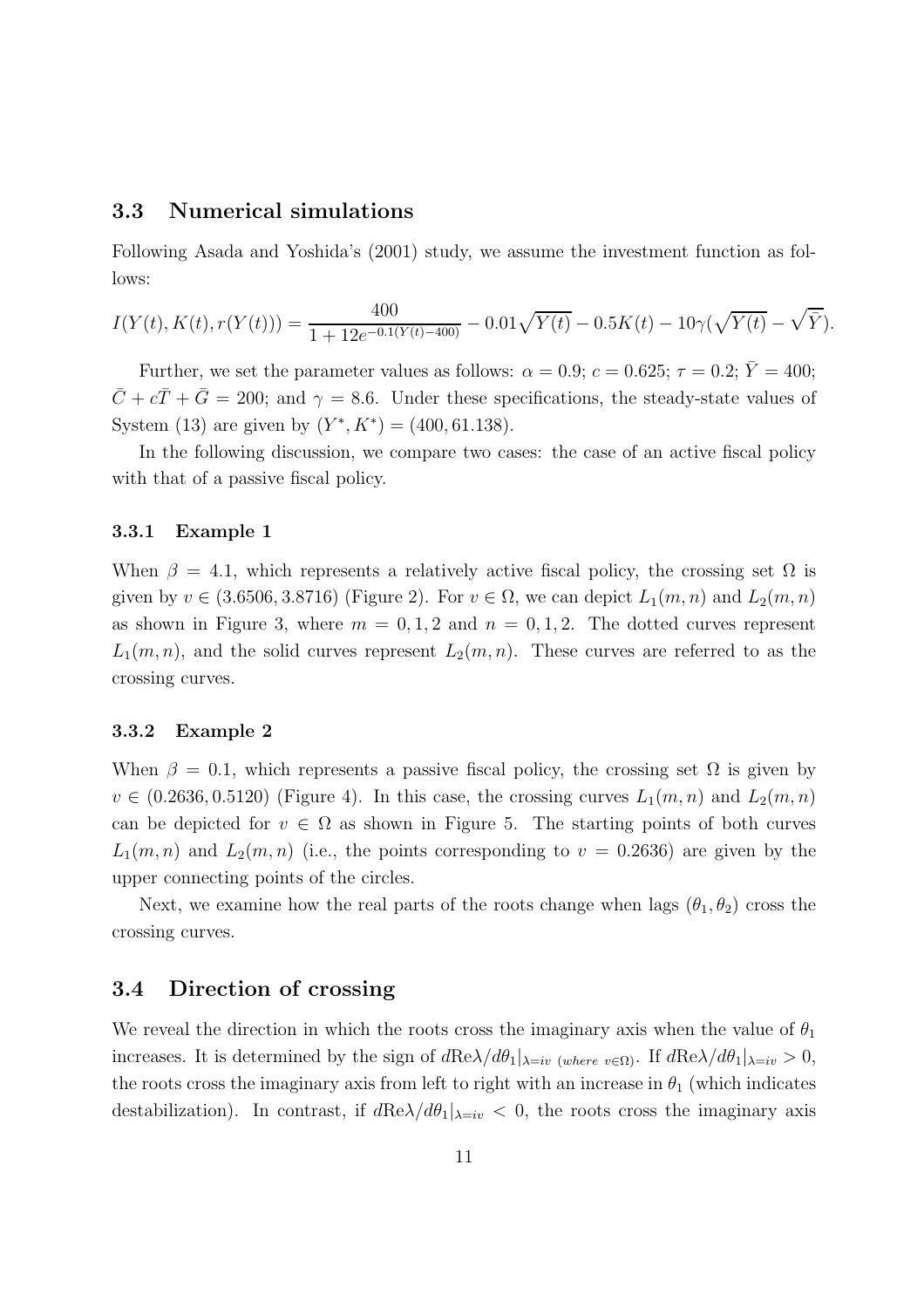

Figure 2: Crossing set  $\Omega$   $(\beta=4.1)$ 



Figure 3: Crossing curves  $(\beta = 4.1)$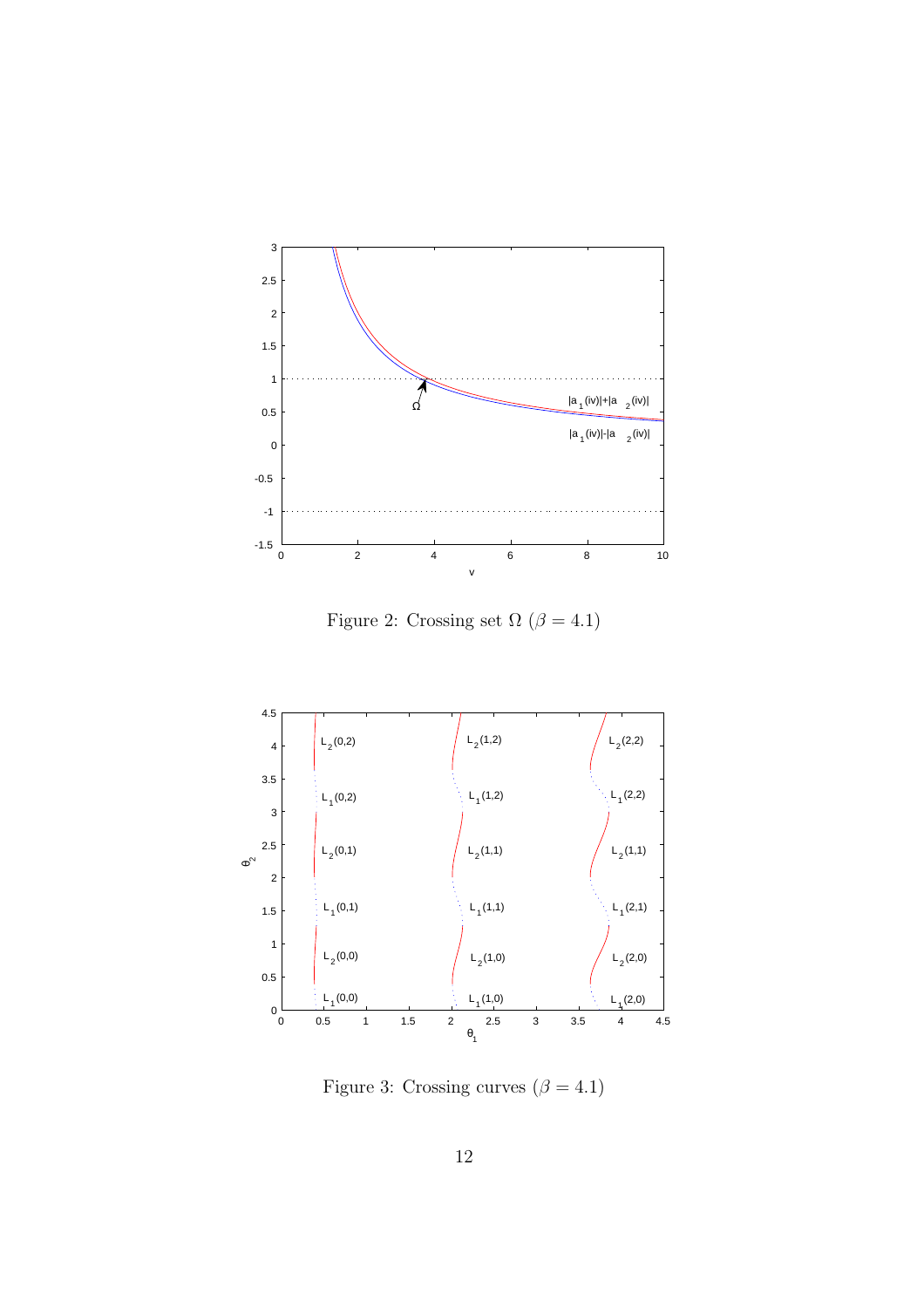

Figure 4: Crossing set  $\Omega$  ( $\beta = 0.1$ )



Figure 5: Crossing curves  $(\beta = 0.1)$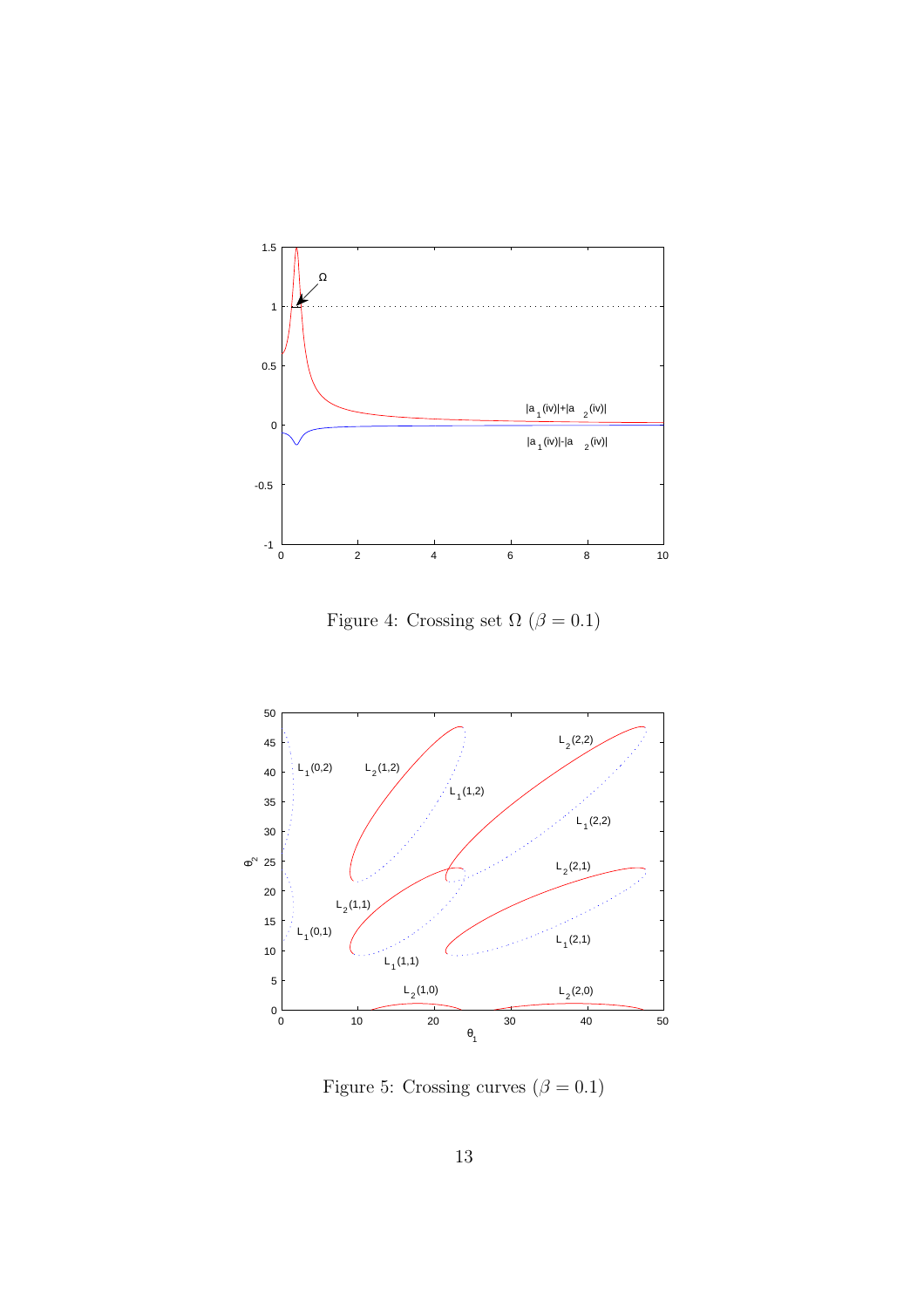from right to left with an increase in  $\theta_1$  (which indicates stabilization). For convenience of calculation, we observe the sign of  $\text{Re}(d\lambda/d\theta_1)^{-1}|_{\lambda=iv}$  instead of that of  $d\text{Re}\lambda/d\theta_1|_{\lambda=iv}$ .

Differentiating Equation (17) with respect to  $\theta_1$ , we obtain

$$
\left[a'_1(\lambda)e^{-\theta_1\lambda}-a_1(\lambda)e^{-\theta_1\lambda}\theta_1+a'_2(\lambda)e^{-\theta_2\lambda}-a_2(\lambda)e^{-\theta_2}\theta_2\right]\frac{d\lambda}{d\theta_1}=a_1(\lambda)e^{-\theta_1\lambda}\lambda,
$$

or equivalently

$$
\left(\frac{d\lambda}{d\theta_1}\right)^{-1} = \frac{a_1'(\lambda)e^{-\theta_1\lambda} + a_2'(\lambda)e^{-\theta_2\lambda} - a_2(\lambda)e^{-\theta_2\lambda}\theta_2}{a_1(\lambda)e^{-\theta_1\lambda}\lambda} - \frac{\theta_1}{\lambda},
$$
\n(31)

where

$$
a'_1(\lambda) = \frac{\alpha \beta p_0(\lambda) - \alpha \beta (\lambda - I_K)(2\lambda + b_1)}{p_0(\lambda)^2},
$$
  

$$
a'_2(\lambda) = \frac{\alpha \text{CT} p_0(\lambda) - \alpha \text{CT}(\lambda - I_K)(2\lambda + b_1)}{p_0(\lambda)^2}.
$$

#### 3.4.1 Example 1

Suppose that  $\beta = 4.1$ . In this case, describing the real part of Equation (31) as a function of  $v \in \Omega$ , we can derive Figure 6, where the dotted curves are the functions evaluated on curve  $L_1(m, n)$ , and the solid curves are the functions evaluated on curve  $L_2(m, n)$ .

Figure 6 shows that  $\text{Re}(d\lambda/d\theta_1)^{-1}|_{\lambda=iv} > 0$  holds for all cases in Figure 3. Therefore, at least two imaginary roots with positive real parts emerge when  $\theta_1$  crosses the crossing curves from left to right.

Now, a curve formed by connecting curves  $L_i(0, n)$  (where  $j = 1, 2; n = 0, 1, 2$ ) is termed as m0 (an enlarged representation of this curve is proposed in Figure 7). Then, we can make the following proposition:

**Proposition 3.1** For lags  $(\theta_1, \theta_2)$  lying to the left of curve m0, the steady state is locally stable. However, for lags  $(\theta_1, \theta_2)$  lying to the right of curve m0, the steady state is unstable.

Based on this proposition, we can state the following: In the case of  $\theta_1 < 0.384$ , the steady state is locally stable irrespective of the value of  $\theta_2$ , i.e., if a government expenditure lag is sufficiently small, a tax collection lag does not affect economic stability. Moreover, in the case of  $\theta_1 \in (0.384, 0.412)$ , the steady state fluctuates between stability and instability as  $\theta_2$  increases. Thus, a tax collection lag can contribute toward stabilizing an economy.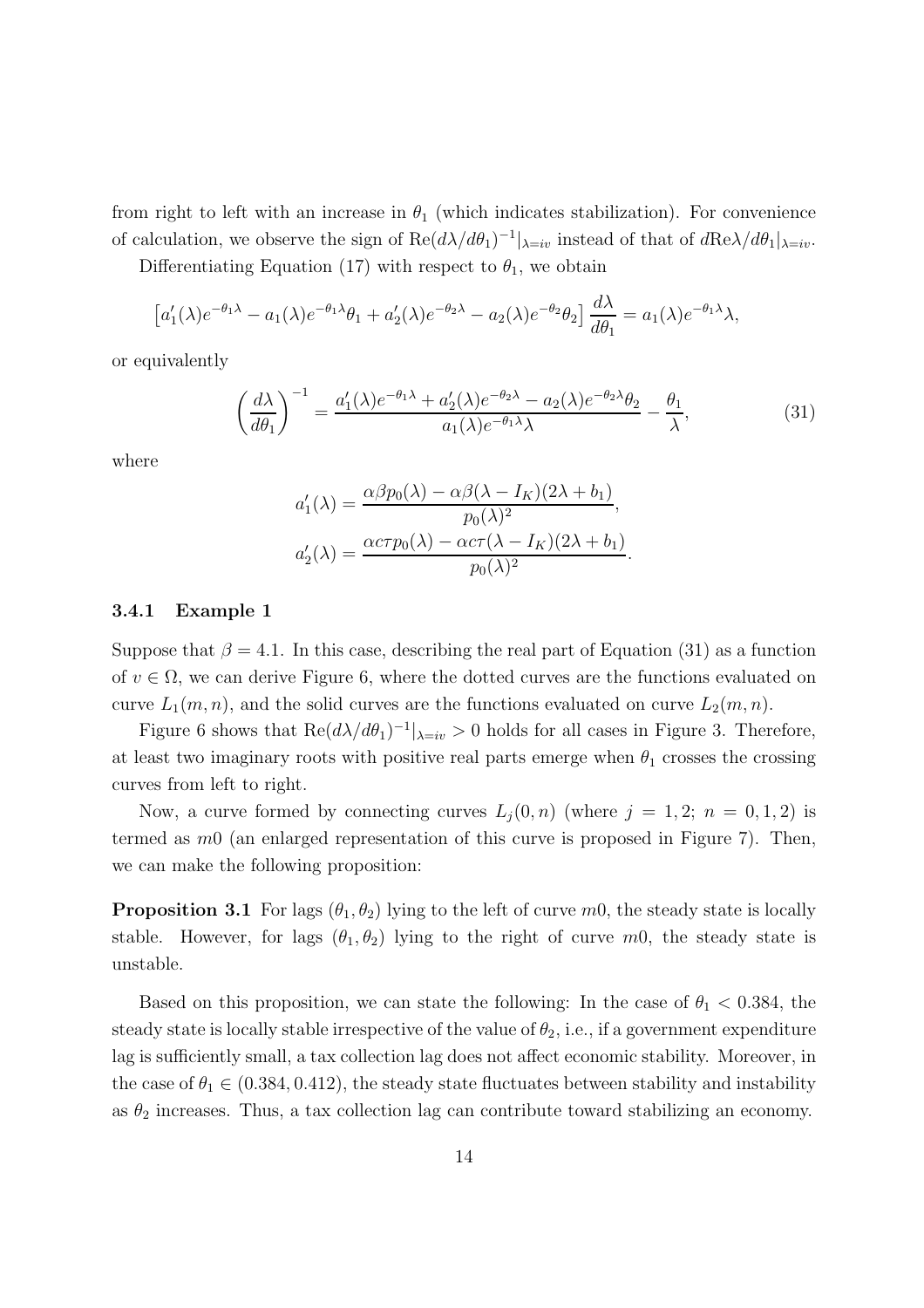

Figure 6: Direction of crossing  $(\beta = 4.1)$ 



Figure 7: Curve m0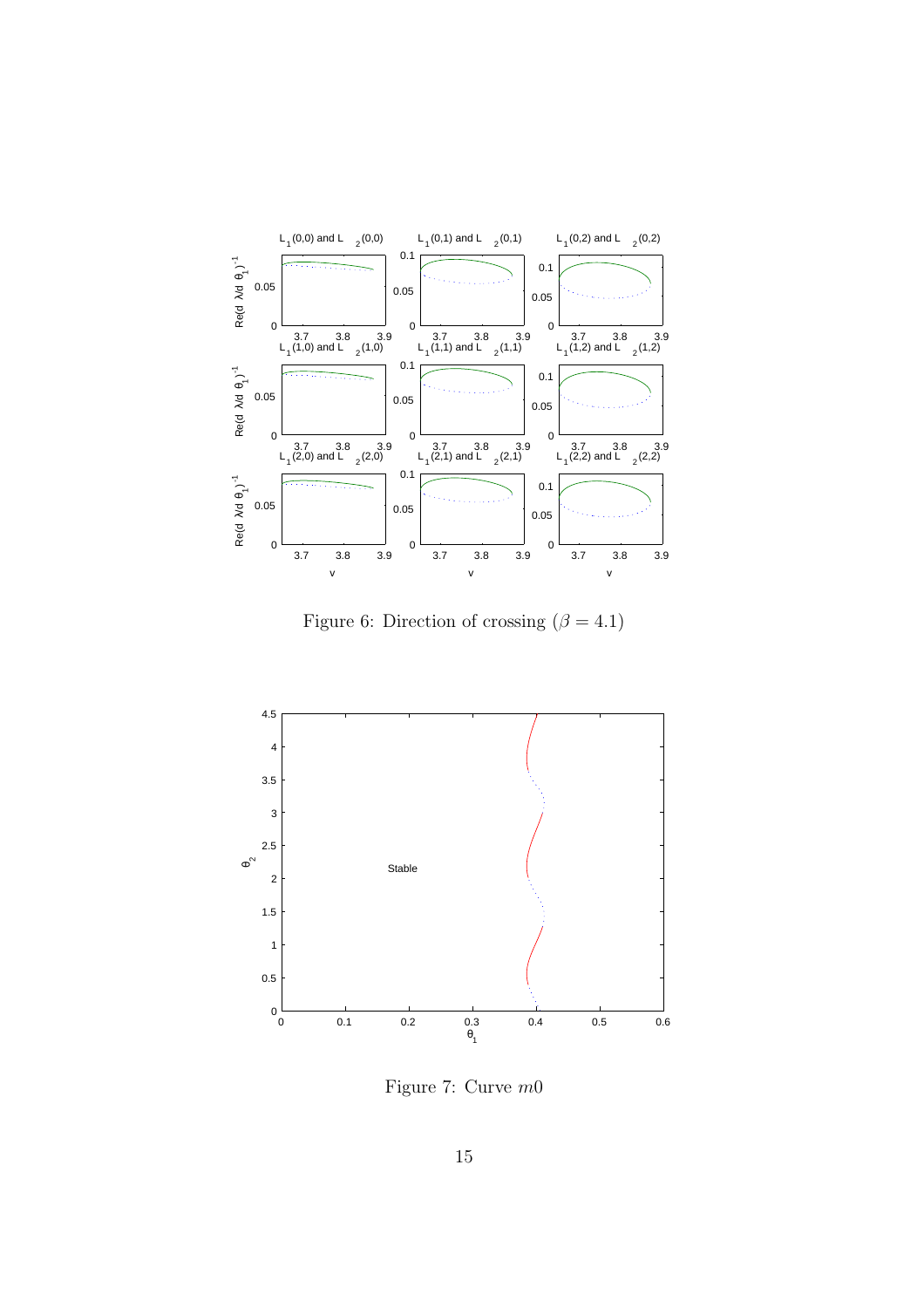#### 3.4.2 Example 2

When  $\beta = 0.1$ , the direction of crossing is determined by Figure 8. Figures 8 and 5 demonstrate the following proposition:

**Proposition 3.2** In Figure 5, the regions enclosed within curves  $L_1(m, n)$  and  $L_2(m, n)$ (i.e., regions inside the circles) are unstable, whereas the others are stable.



Figure 8: Direction of crossing ( $\beta = 0.1$ )

Comparing the case of a passive policy ( $\beta = 0.1$ ) with that of an active policy ( $\beta = 4.1$ ) within an economically meaningful region of  $(\theta_1, \theta_2)$  (i.e.,  $\theta_1$  and  $\theta_2$  take values between 0 and 3), the former achieves a larger stable region. This suggests that an active policy stance may increase economic instability. This result cannot be derived from a model without a time lag. Furthermore, as indicated by Figure 5, in the case of  $\beta = 0.1$ , the steady state fluctuates between stability and instability with increases in not only  $\theta_2$  but also  $\theta_1$ . Therefore, not only tax collection but also government expenditure lags can contribute towards stabilizing an economy.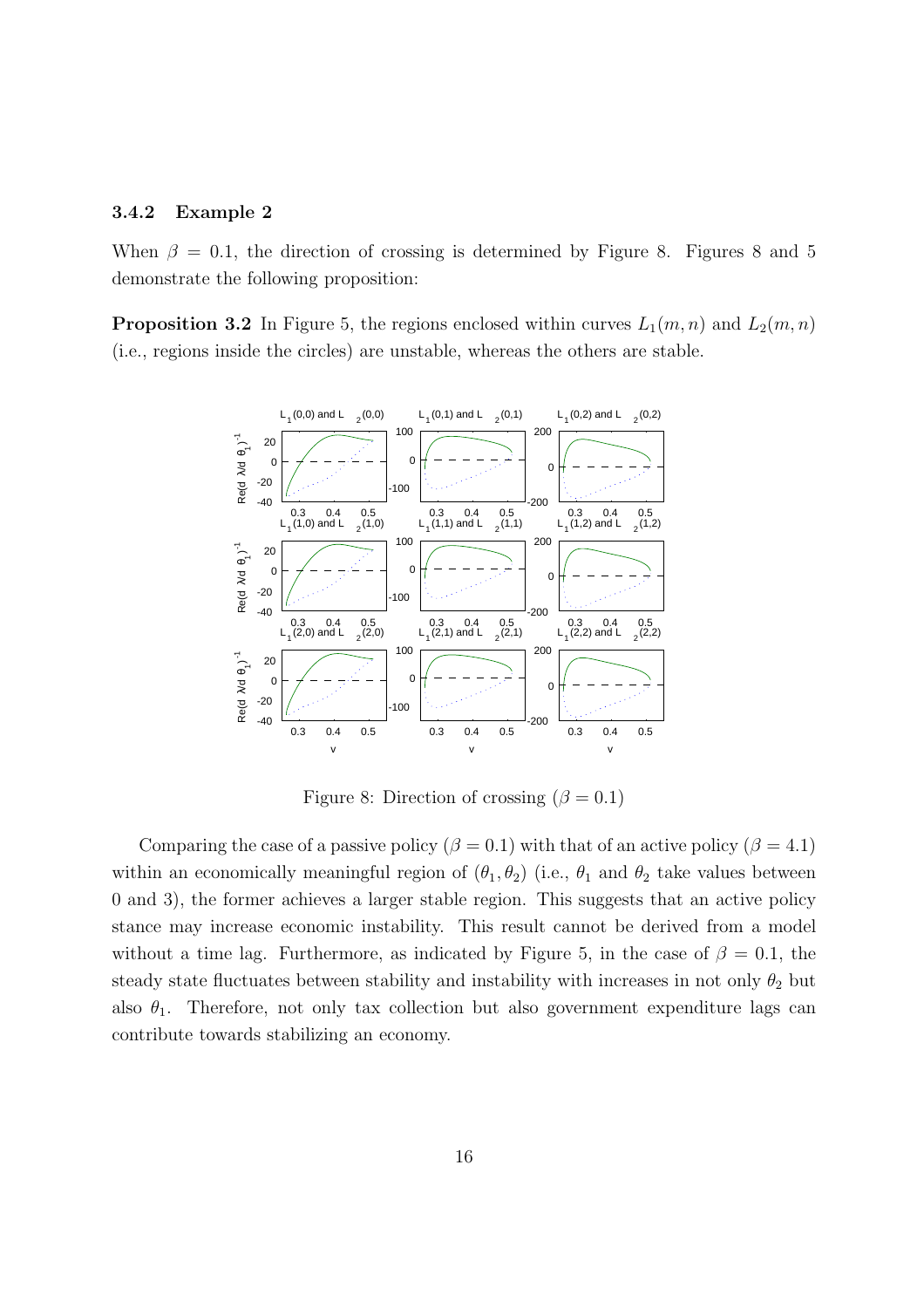# 4 Global dynamics

Thus far, we analyzed the local dynamics of System (13) with regard to the steady state. In this section, we illustrate phase diagrams to visually confirm the result established in the previous section and provide an example of global dynamics of the system.

We set the same parameter values as those in the previous section and assume that  $\beta = 4.1$  (This section only examines the case with an active fiscal policy.). Further, we assume  $\theta_1 = 0.4$ . As indicated by Figure 7, if  $\theta_2$  is sufficiently small (i.e.,  $\theta_2 \leq 0.038$ ), the steady state is locally stable. However, if  $\theta_2 > 0.038$ , then the dynamics of the solutions change depending on the value of  $\theta_2$  (Figure 9). When  $\theta_2 = 0.7$ , a stable cycle exists and the solutions starting from the initial values of  $(Y(0), K(0)) = (390, 55)$ converge to the cycle. When  $\theta_2 = 1.7$ , the steady state becomes locally stable again, and the solutions converge to the steady state. Moreover, when  $\theta_2 = 3.6$ , a strange-shaped attractor emerges, and the solutions exhibit chaotic behaviors.



Figure 9:  $\theta_1 = 0.4$ 

This example demonstrates that while an increase in a tax collection lag contributes toward local stability, it can cause globally complex behaviors.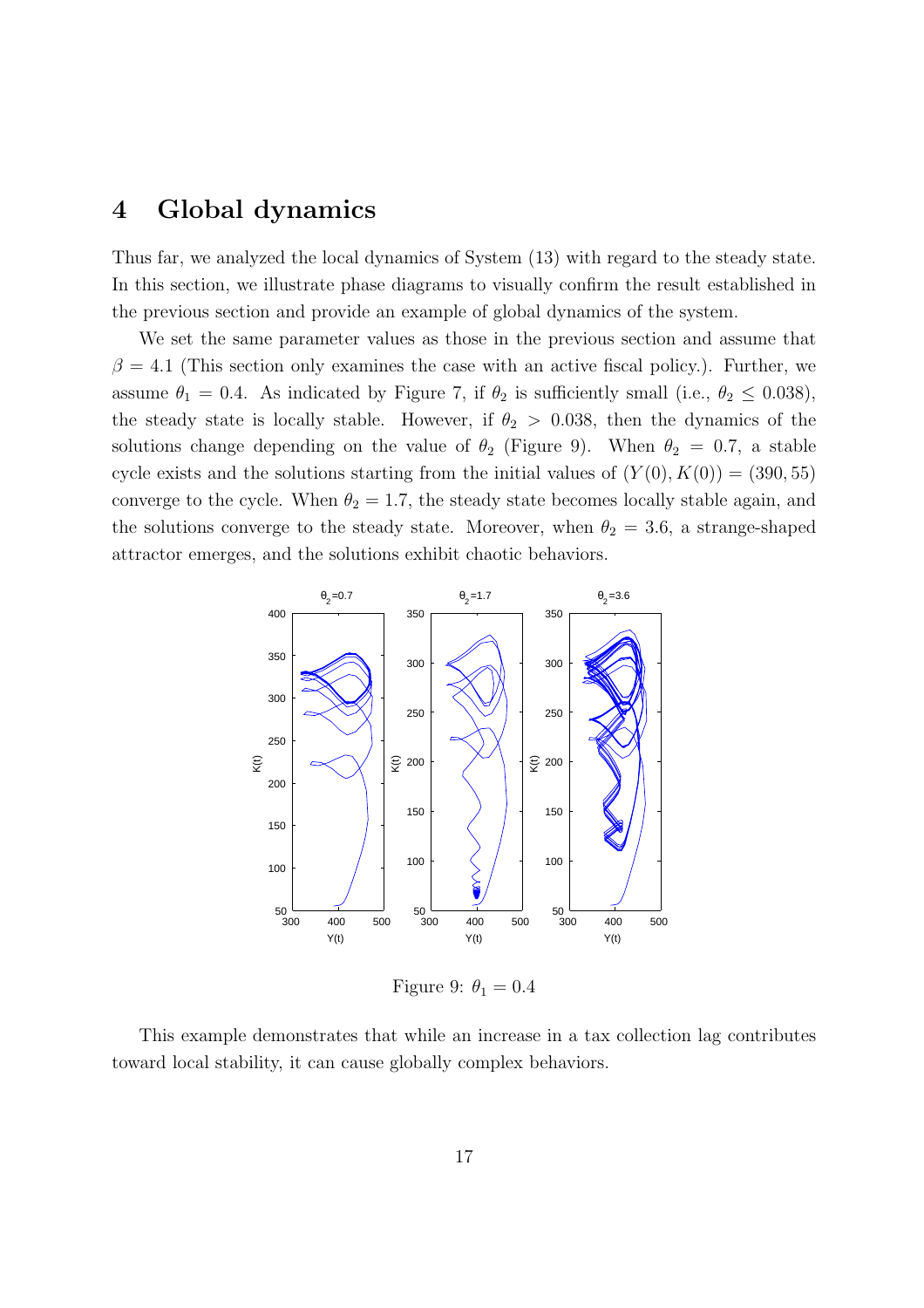## 5 Conclusion

In this study, we developed the Kaldorian model with government expenditure and tax collection lags and examined the effects of these lags on local stability by using numerical simulations. In addition, we also examined global dynamics.

As shown by Asada (1987), under a fiscal policy without a lag, the steady state is locally stable as long as the government is sufficiently active. However, Asada and Yoshida (2001) show that under a policy with a sufficiently large expenditure lag, the steady state becomes unstable even if the government is sufficiently active. This study showed that under a policy with government expenditure and tax collection lags, a policy lag can have a stabilizing effect on the steady state.

Under an active policy stance, if a government expenditure lag exceeds a certain threshold level, then the steady state becomes unstable. This result is similar to that in Asada and Yoshida's (2001) study. However, we further demonstrated that in the neighborhood of the threshold, certain positive values of a tax collection lag can achieve local stability. Therefore, a tax collection lag can contribute toward economic stability.

Similarly, under a passive policy stance, both tax collection as well as government expenditure lags can contribute to stabilizing an economy.

We also demonstrated that in an unstable parameter region, limit cycles and complex behaviors can emerge. Therefore, while an increase in a tax collection lag contributes toward local stability, it can cause globally complex behaviors.

According to Friedman (1948), policy lags are classified into three types: recognition, implementation, and diffusion lag. Unlike recognition and diffusion lag, implementation lag can be considered as adjustable to some extent. Therefore, this study suggests that an adjustment of the timing of policy implementation can be a means to achieve stabilization.

# References

- [1] Asada, Toichiro (1987). "Government finance and wealth effect in a Kaldorian cycle model," Journal of Economics  $47(2)$ , 143-166.
- [2] Asada, Toichiro (2010). "Central banking and deflationary depression: a Japanese perspective," in M. Cappello and C. Rizzo (eds.) Central Banking and Globalization, Nova Science Publishers, New York, 91–114.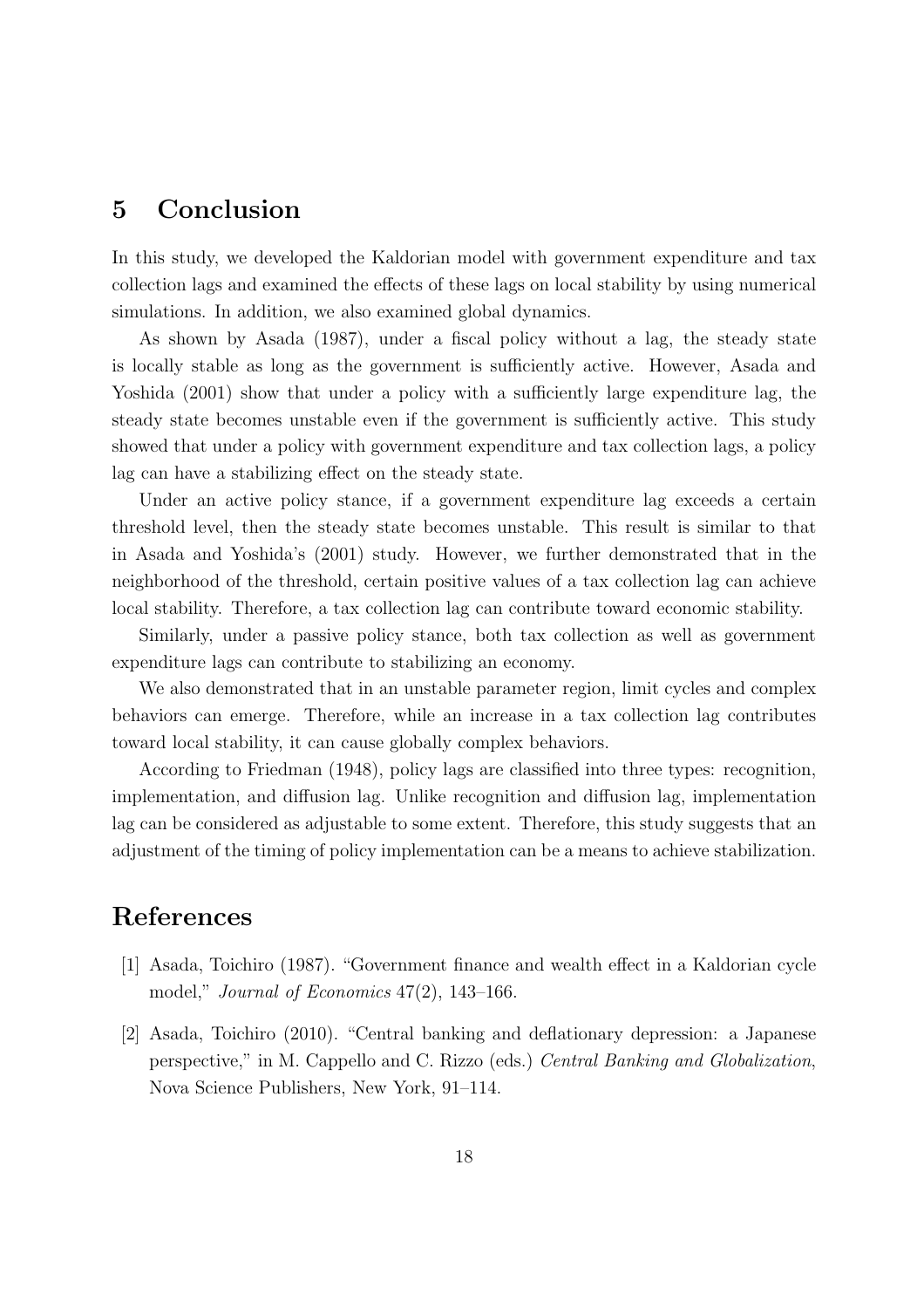- [3] Asada, Toichiro, and Akio Matsumoto (2014). "Monetary policy in a delay dynamic Keynesian model," Annual of the Institute of Economic Research 45, Chuo University, 143–160 (in Japanese).
- [4] Asada, Toichiro, and Hiroyuki Yoshida (2001). "Stability, instability and complex behavior in macrodynamic models with policy lag," Discrete Dynamics in Nature and Society 5(4), 281–295.
- [5] Bellman, Richard Ernest, and Kenneth L. Cooke (1963). Differential-Difference Equations, Academic Press, New York.
- [6] Cai, Jianping (2005). "Hopf bifurcation in the IS-LM business cycle model with time delay," Electronic Journal of Differential Equations 2005(15), 1–6.
- [7] Chang, Winston W., and David J. Smyth (1971). "The existence and persistence of cycles in a non-linear model: Kaldor's 1940 model re-examined," Review of Economic Studies 38(1), 37–44.
- [8] Fanti, Luciano, and Piero Manfredi (2007). "Chaotic business cycles and fiscal policy: an IS-LM model with distributed tax collection lags," Chaos, Solitons  $\mathcal C$  Fractals 32(2), 736–744.
- [9] Friedman, Milton (1948). "A monetary and fiscal framework for economic stability," American Economic Review 38(3), 245–264.
- [10] Gabisch, G., and H. W. Lorenz (1989). Business Cycle Theory: A Survey of Methods and Concepts, Springer-Verlag, New York.
- [11] Gandolfo, Giancarlo (2010). Economic Dynamics, Fourth Edition, Springer-Verlag, Berlin Heidelberg.
- [12] Gu, Keqin, Silviu-Iulian Niculescu, and Jie Chen (2005). "On stability crossing curves for general systems with two delays," Journal of Mathematical Analysis and Applications 311(1), 231–253.
- [13] Kaldor, Nicholas (1940). "A model of the trade cycle," *Economic Journal* 50(197), 78–92.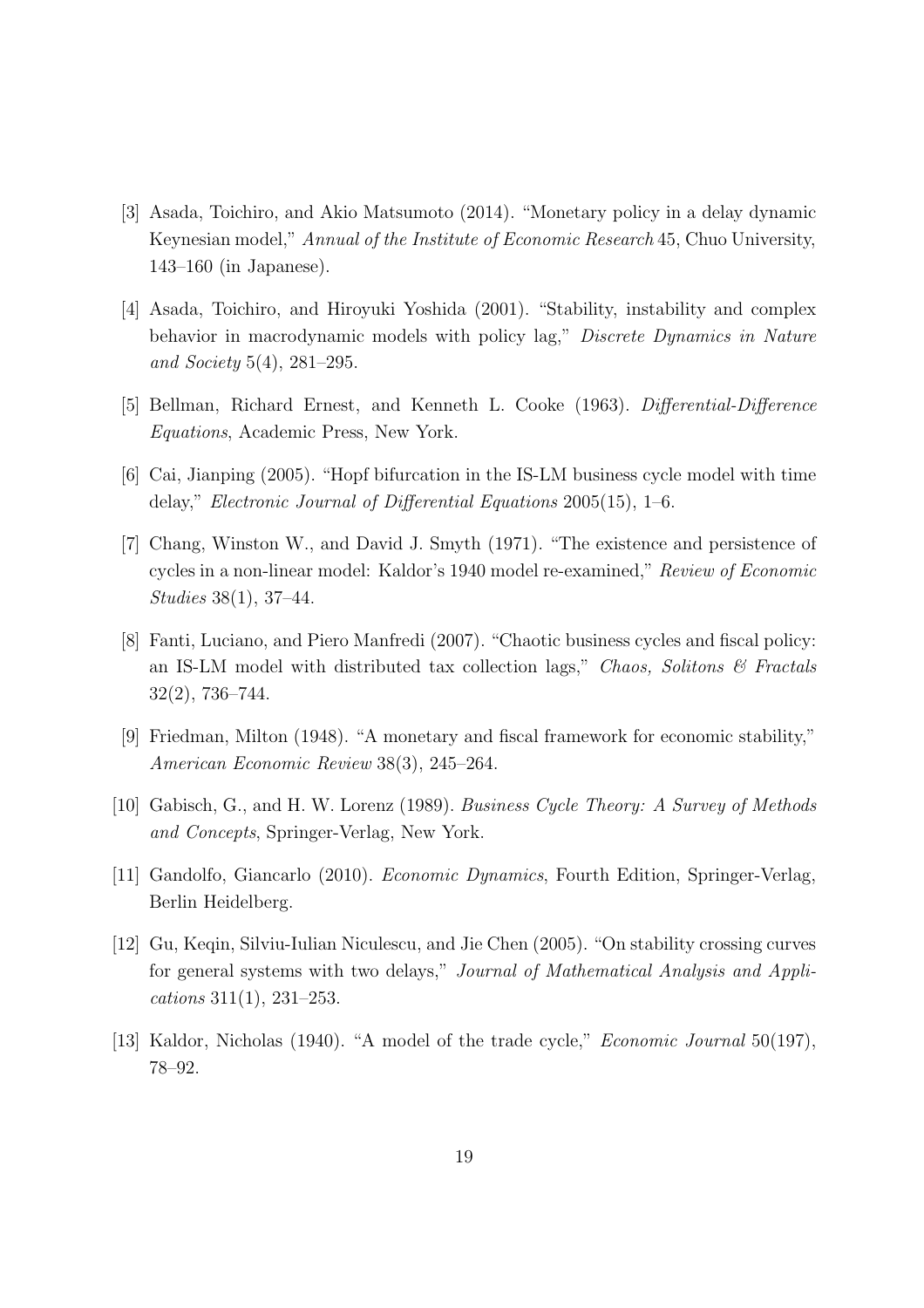- [14] Kalecki, Michal (1935). "A macrodynamic theory of business cycles," *Econometrica*, Journal of the Econometric Society 3(3), 327–344.
- [15] Matsumoto, Akio, and Ferenc Szidarovszky (2013). "Dynamics in delay IS-LM model with tax collections," IERCU Discussion Paper No. 208, Chuo University.
- [16] Matsumoto, Akio, and Ferenc Szidarovszky (2014). "Nonlinear multiplier-accelerator model with investment and consumption delays," IERCU Discussion Paper No.227, Chuo University.
- [17] Neamtu, Mihaela, Dumitru Opris, and Constantin Chilarescu (2007). "Hopf bifurcation in a dynamic IS-LM model with time delay," Chaos, Solitons  $\mathcal C$  Fractals 34(2), 519–530.
- [18] Sasakura, Kazuyuki (1994). "On the dynamic behavior of Schinasi's business cycle model," Journal of Macroeconomics 16(3), 423–444.
- [19] Schinasi, Garry J. (1981). "A nonlinear dynamic model of short run fluctuations," Review of Economic Studies 48(4), 649–656.
- [20] Sportelli, Mario, and Luigi De Cesare (2005). "A dynamic IS-LM model with delayed taxation revenues," Chaos, Solitons & Fractals  $25(1)$ ,  $233-244$ .
- [21] Sportelli, Mario, Luigi De Cesare, and Maria T. Binetti (2014). "A dynamic IS-LM model with two time delays in the public sector," *Applied Mathematics and* Computation 243, 728–739.
- [22] Szydlowski, Marek (2002). "Time-to-build in dynamics of economic models I: Kalecki's model," Chaos, Solitons & Fractals 14(5), 697-703.
- [23] Szydlowski, Marek (2003). "Time to build in dynamics of economic models II: models of economic growth," Chaos, Solitons & Fractals 18(2), 355–364.
- [24] Tsuduki, Eiji (2015). "Stability explanations in macrodynamic models with a policy lag: Old and New Keynesian economics," mimeo.
- [25] Yoshida, Hiroyuki, and Toichiro Asada (2007). "Dynamic analysis of policy lag in a Keynes–Goodwin model: stability, instability, cycles and chaos," Journal of Economic Behavior & Organization  $62(3)$ , 441-469.